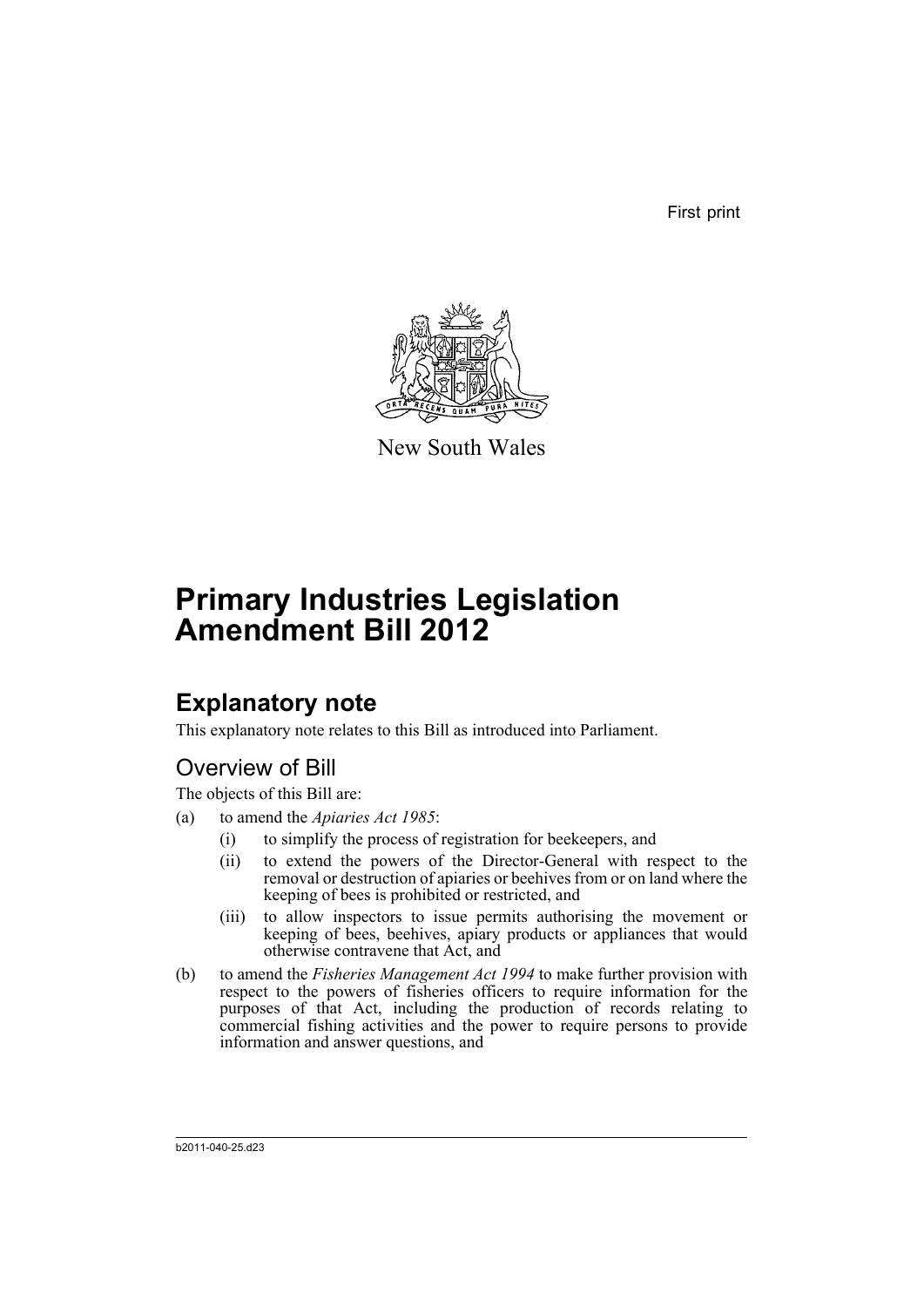Explanatory note

- (c) to amend the *Stock Foods Act 1940*:
	- (i) to remove exemptions that allow a person to sell stock food (whether in packages or in bulk) without providing information about that stock food either on the packaging or in a written statement with the delivery of bulk stock food, and
	- (ii) to allow the Director-General to delegate the authorisation of inspectors and analysts under that Act, and
- (d) to amend the *Stock Medicines Act 1989*:
	- (i) to allow veterinary practitioners to use low-risk animal pesticide products in a manner contrary to the usage instructions on the products, and
	- (ii) to ensure that unregistered stock medicines are prohibited for use on stock that is a member of a food-producing species, and
	- (iii) to clarify the responsibility of veterinary practitioners to keep records in relation to the use of restricted substances on food producing species of stock, and
	- (iv) to remove unnecessary regulatory requirements relating to the taking of samples, the manner of advertising of notices and the form of certificates issued by analysts, and
- (e) to make a minor amendment to the *Pesticides Act 1999* as a consequence of the changes to the *Stock Medicines Act 1989*.

## Outline of provisions

**Clause 1** sets out the name (also called the short title) of the proposed Act.

**Clause 2** provides for the commencement of the proposed Act on the date of assent to the proposed Act, except for Schedule 1  $[1]$ – $[6]$ ,  $[10]$ ,  $[11]$  and  $[14]$  which commence on a day or days to be appointed by proclamation.

## **Schedule 1 Amendment of Apiaries Act 1985 No 16**

**Schedule 1 [2]** replaces sections 7–13 of the *Apiaries Act 1985* to simplify the process of registration for beekeepers. **Schedule 1 [1], [10] and [11]** make consequential amendments.

**Proposed section 7** provides that a person may apply to the Director-General for registration as a beekeeper.

**Proposed section 8** provides that registration as a beekeeper is subject to the conditions prescribed by the regulations and such other conditions as may be imposed by the Director-General.

**Proposed section 9** provides that registration as a beekeeper may be granted for a period not exceeding 2 years.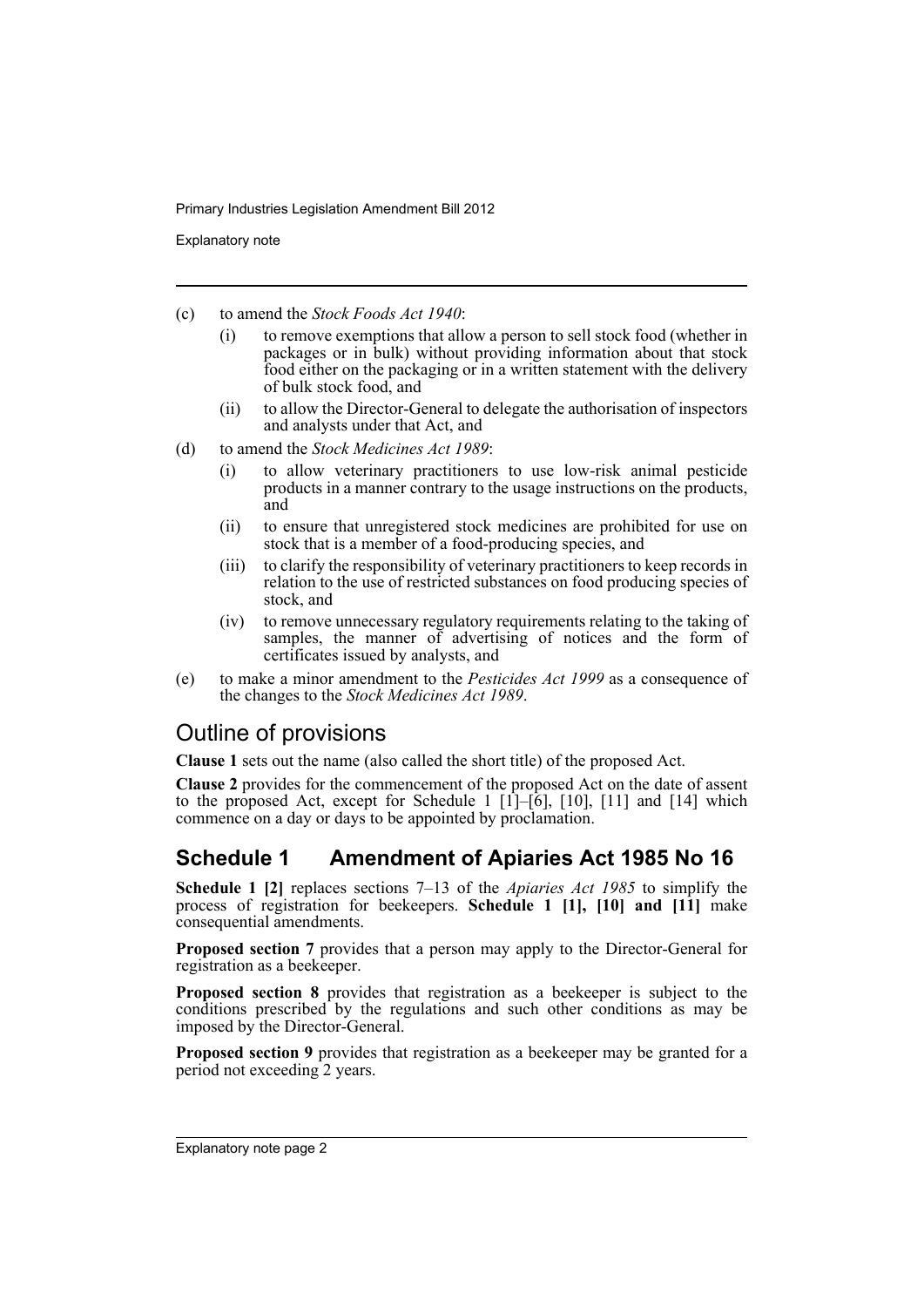Explanatory note

**Proposed section 10** provides for the suspension of a person's registration as a beekeeper.

**Proposed section 11** provides for the cancellation of a person's registration as a beekeeper.

**Proposed section 12** provides for the renewal of a person's registration as a beekeeper.

**Proposed section 13** requires the Director-General to keep a register of beekeepers.

**Schedule 1 [3]** replaces the existing requirements relating to the identification of beehives with a provision that requires beehives to be identified with the registered beekeeper's registration number and in accordance with the conditions of the beekeeper's registration. **Schedule 1 [4]–[6]** make consequential amendments.

**Schedule 1 [7]** clarifies the matters that may be included in a direction to remove an apiary or beehive. That Schedule also provides that a person who is ordered to move an apiary or beehive may destroy the apiary or beehive and the person by doing so is taken to have complied with the order.

**Schedule 1 [8]** makes it clear that the Director-General may authorise the removal or destruction of an apiary or one or more beehives if a beekeeper has failed to comply with a requirement that the apiary or beehives be removed, or has moved the apiary or beehives to premises on which the keeping of bees is prohibited.

**Schedule 1 [9]** gives effect to the object set out in paragraph (a) (iii) of the Overview above.

**Schedule 1 [12]** makes a minor amendment in the nature of statute law revision.

**Schedule 1 [13]** allows for the making of regulations of a savings or transitional nature as a consequence of the amendment of the *Apiaries Act 1985*.

**Schedule 1 [14]** enacts provisions of a savings and transitional nature as a consequence of the amendment made by **Schedule 1 [2]**.

## **Schedule 2 Amendment of Fisheries Management Act 1994 No 38**

**Schedule 2 [1]–[5]** give effect to the object set out in paragraph (b) of the Overview above.

**Schedule 2 [6] and [7]** remove provisions that apply in respect of information, or answers to questions, required by a fisheries officer, such as the provision that states that a person is not excused from providing information or answering a question on the grounds that the information or answer might incriminate the person. Those provisions continue to apply in respect of requests for information that is reasonably required for the purposes of Part 7 and Part 7A of the *Fisheries Management Act 1994*.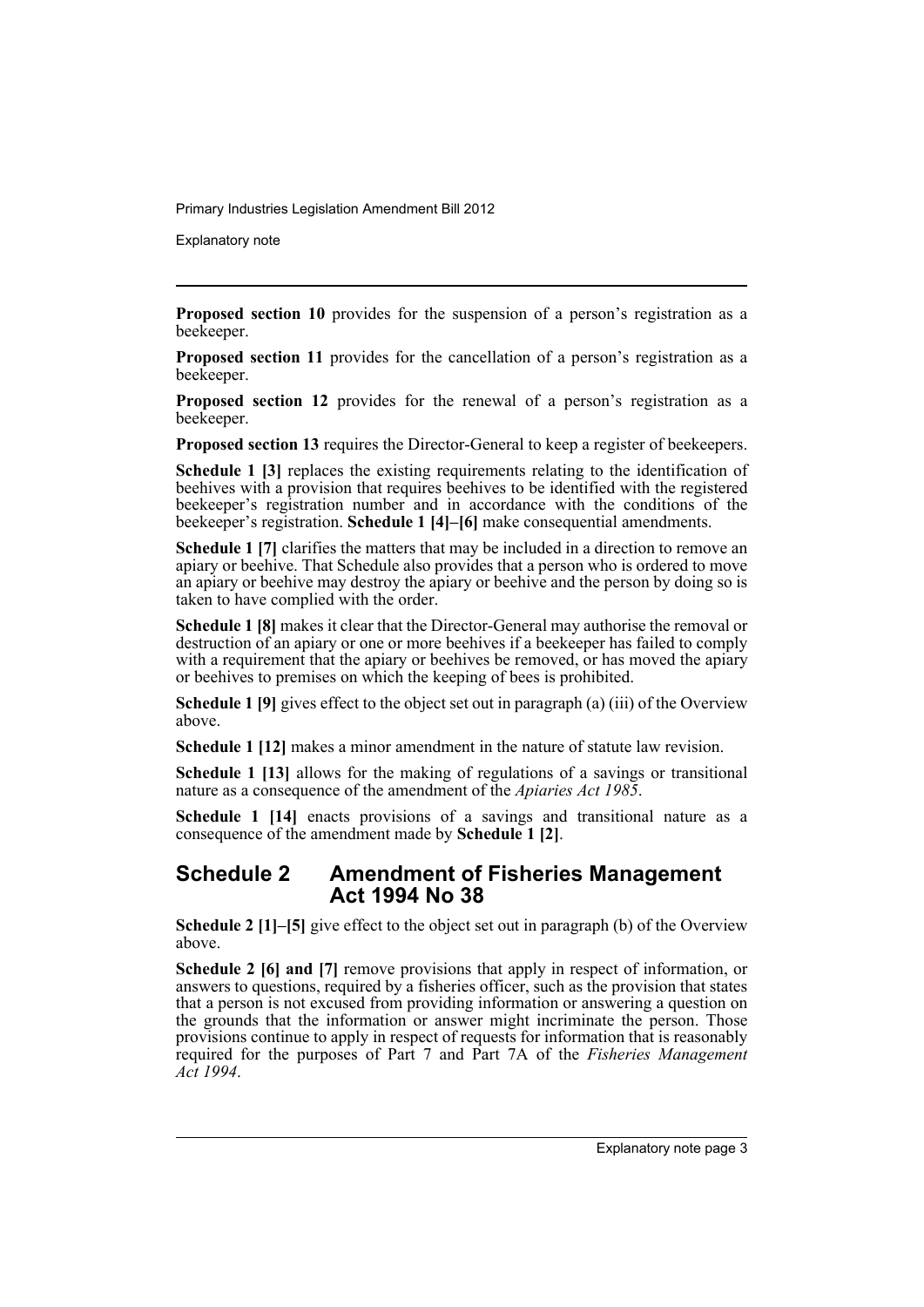Explanatory note

**Schedule 2 [8]** allows for the making of regulations of a savings or transitional nature as a consequence of the amendment of the *Fisheries Management Act 1994*.

## **Schedule 3 Amendment of Pesticides Act 1999 No 80**

**Schedule 3** amends the *Pesticides Act 1999* as a consequence of the amendment made by **Schedule 5 [2]**.

## **Schedule 4 Amendment of Stock Foods Act 1940 No 19**

**Schedule 4 [1] and [2]** give effect to the object set out in paragraph (c) (i) of the Overview above.

**Schedule 4 [3]** gives effect to the object set out in paragraph (c) (ii) of the Overview above.

**Schedule 4 [4]** enables the making of regulations of a savings or transitional nature as a consequence of the amendment of the *Stock Foods Act 1940*.

## **Schedule 5 Amendment of Stock Medicines Act 1989 No 182**

**Schedule 5 [2]** defines the term *stock medicine* for the purposes of the *Stock Medicines Act 1989* as being a veterinary chemical product (within the meaning of the Agvet Code) other than a veterinary chemical product that is represented as being suitable for, or is manufactured, supplied or used for, the external treatment of ectoparasites and that requires dilution or mixing in water, unless the product is prescribed by the regulations to be a low-risk veterinary chemical product. The effect of the amendment is to permit low-risk veterinary chemical products to be used as stock medicines rather than pesticides. *Stock medicine* also includes a substance or mixture of substances prepared by a veterinarian, or prepared by a pharmacist in accordance with the instructions of a veterinarian, in the course of the practice of his or her profession. The effect of the amendment is to ensure that these substances cannot be used on stock that is a member of a food-producing species unless registered. **Schedule 5 [1]** makes a consequential amendment.

**Schedule 5 [3]** gives effect to the object set out in paragraph (d) (iii) of the Overview above.

**Schedule 5 [4]** removes an unnecessary requirement with respect to the taking of samples of stock medicine for analysis or examination.

**Schedule 5 [5]** removes an unnecessary requirement that a notice of the Director-General's intention to apply for the forfeiture of property that has been seized under the *Stock Medicines Act 1989* be in a prescribed form.

Explanatory note page 4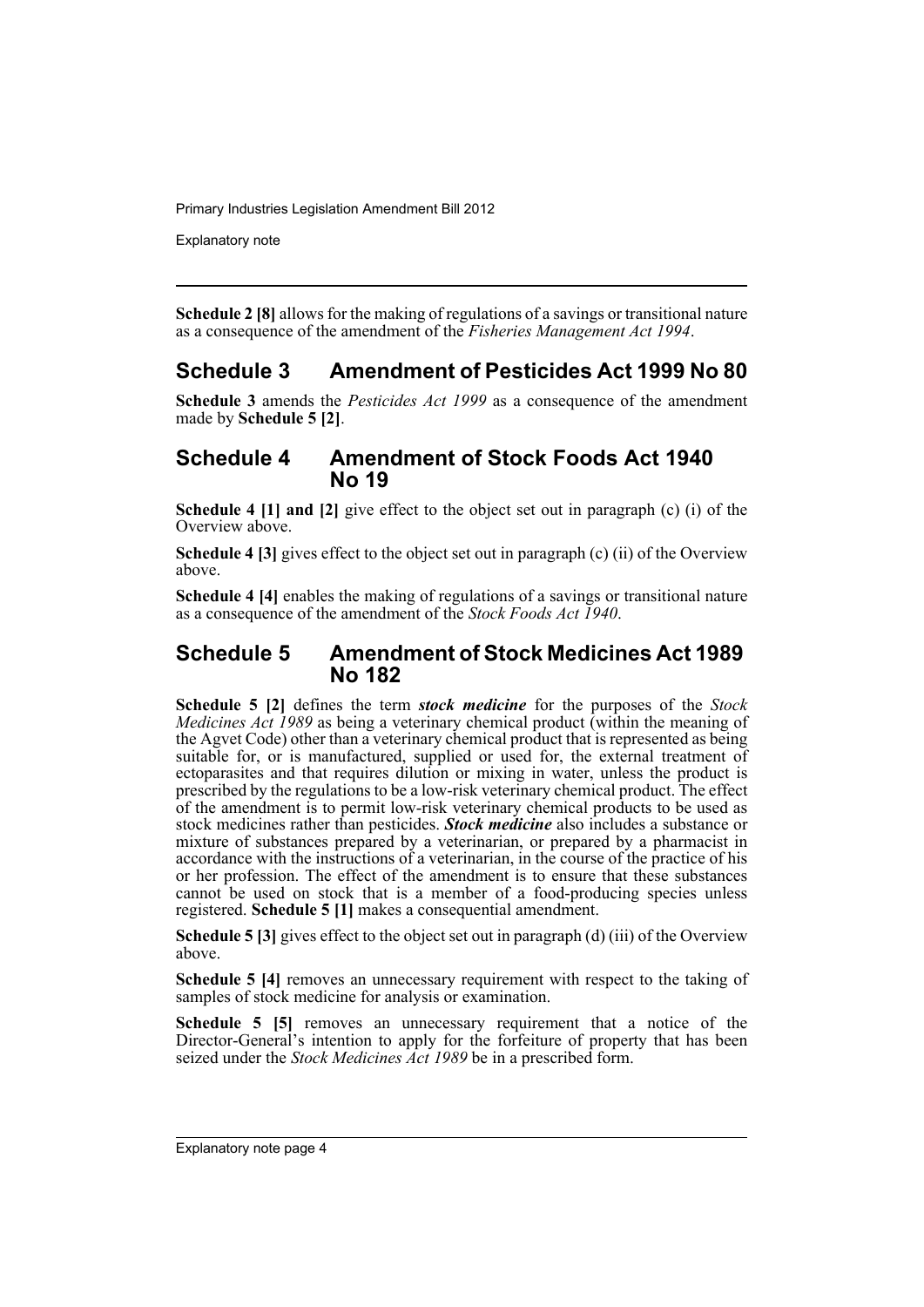Explanatory note

**Schedule 5 [6]** removes an unnecessary requirement that a certificate given by an analyst as to the result of an analysis is to be in the prescribed form.

**Schedule 5 [7]** allows for the making of regulations of a savings or transitional nature as a consequence of the amendment of the *Stock Medicines Act 1989*.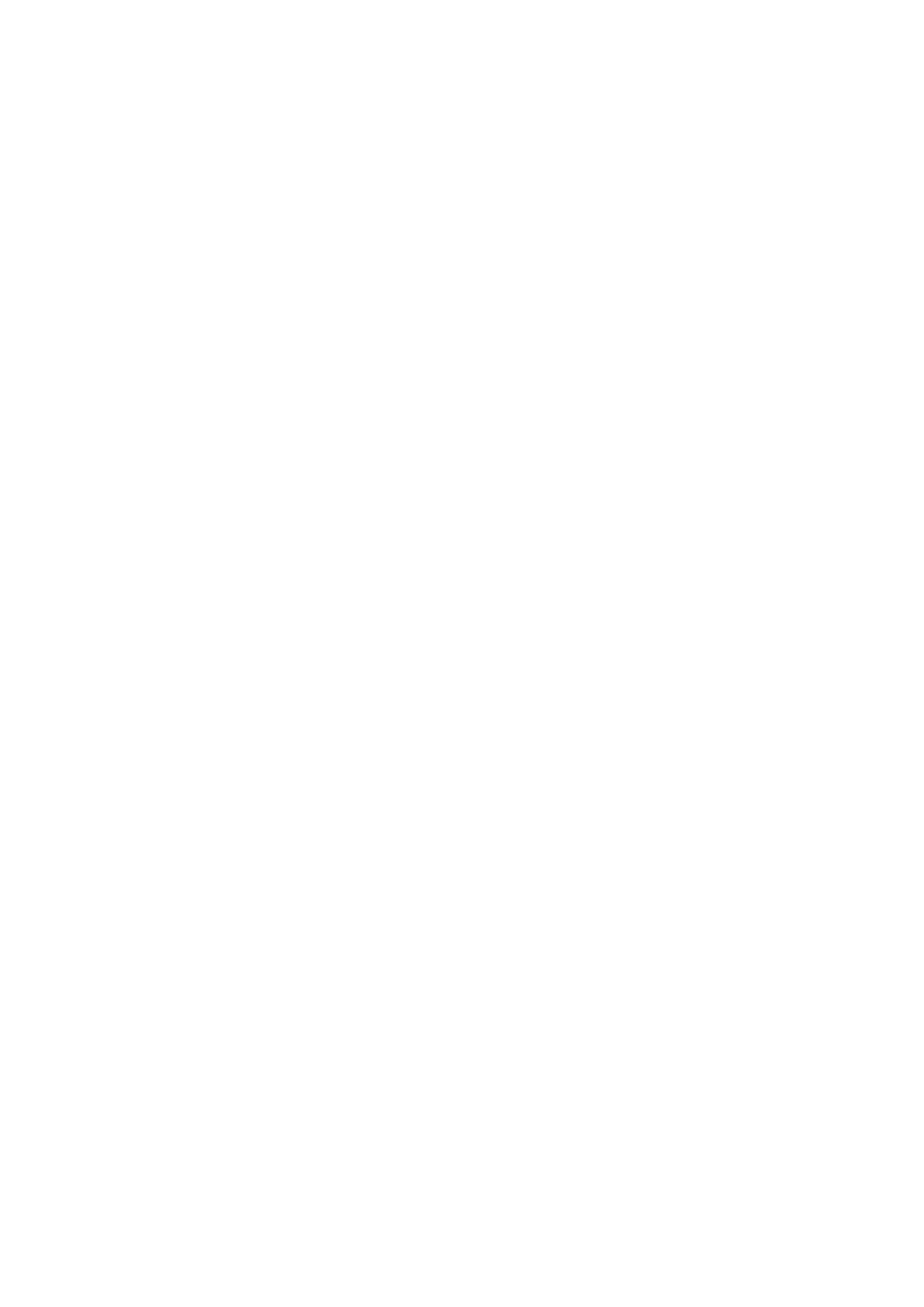First print



New South Wales

# **Primary Industries Legislation Amendment Bill 2012**

## **Contents**

|            |                                                             | Page |
|------------|-------------------------------------------------------------|------|
| 1.         | Name of Act                                                 |      |
| 2          | Commencement                                                |      |
| Schedule 1 | Amendment of Apiaries Act 1985 No 16                        | 3    |
|            | Schedule 2 Amendment of Fisheries Management Act 1994 No 38 | 11   |
| Schedule 3 | Amendment of Pesticides Act 1999 No 80                      | 12   |
| Schedule 4 | Amendment of Stock Foods Act 1940 No 19                     | 13   |
| Schedule 5 | Amendment of Stock Medicines Act 1989 No 182                | 14   |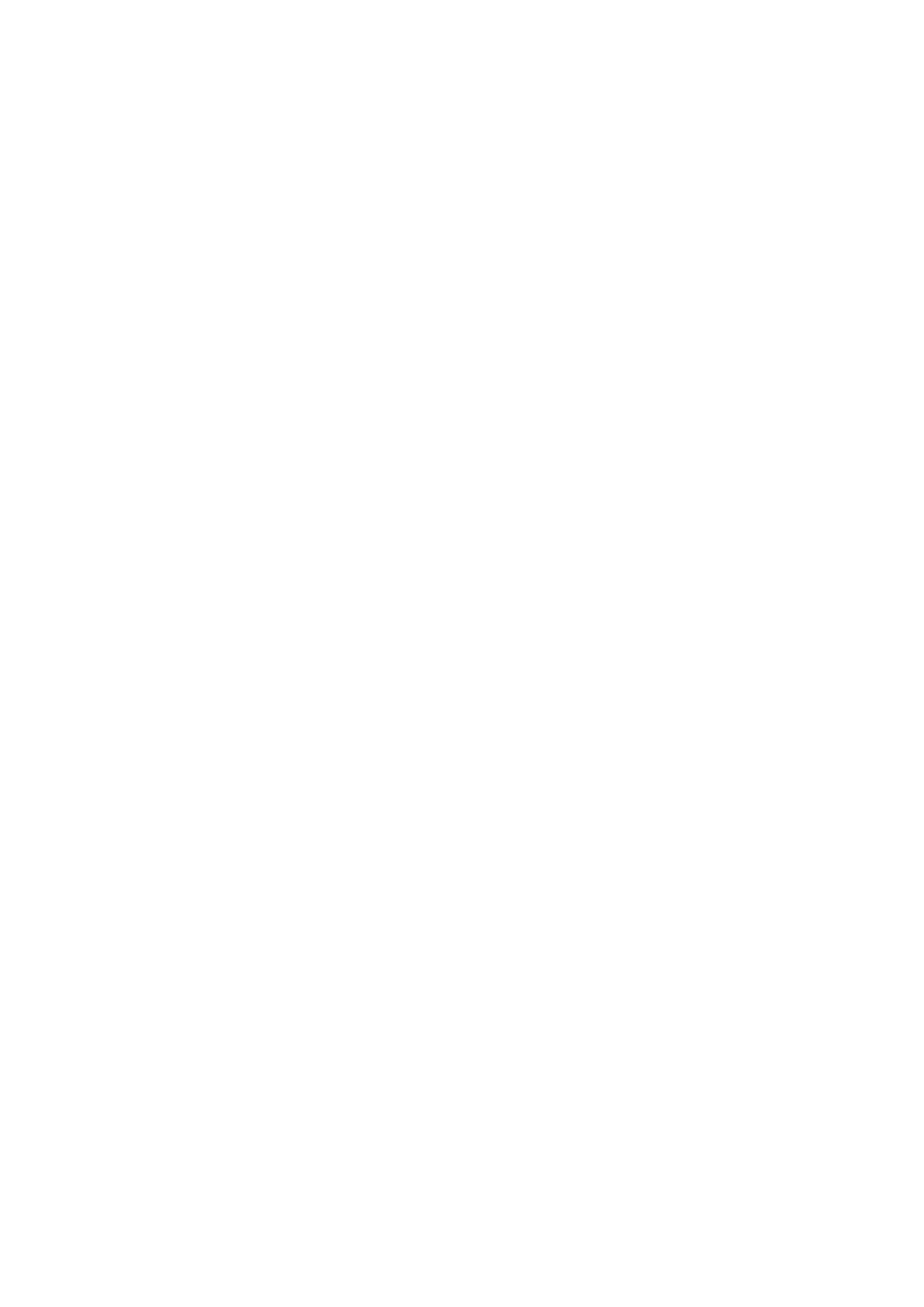

New South Wales

# **Primary Industries Legislation Amendment Bill 2012**

No , 2012

## **A Bill for**

An Act to make miscellaneous amendments to legislation relating to stock food and medicine, beekeeping and fisheries; and for other purposes.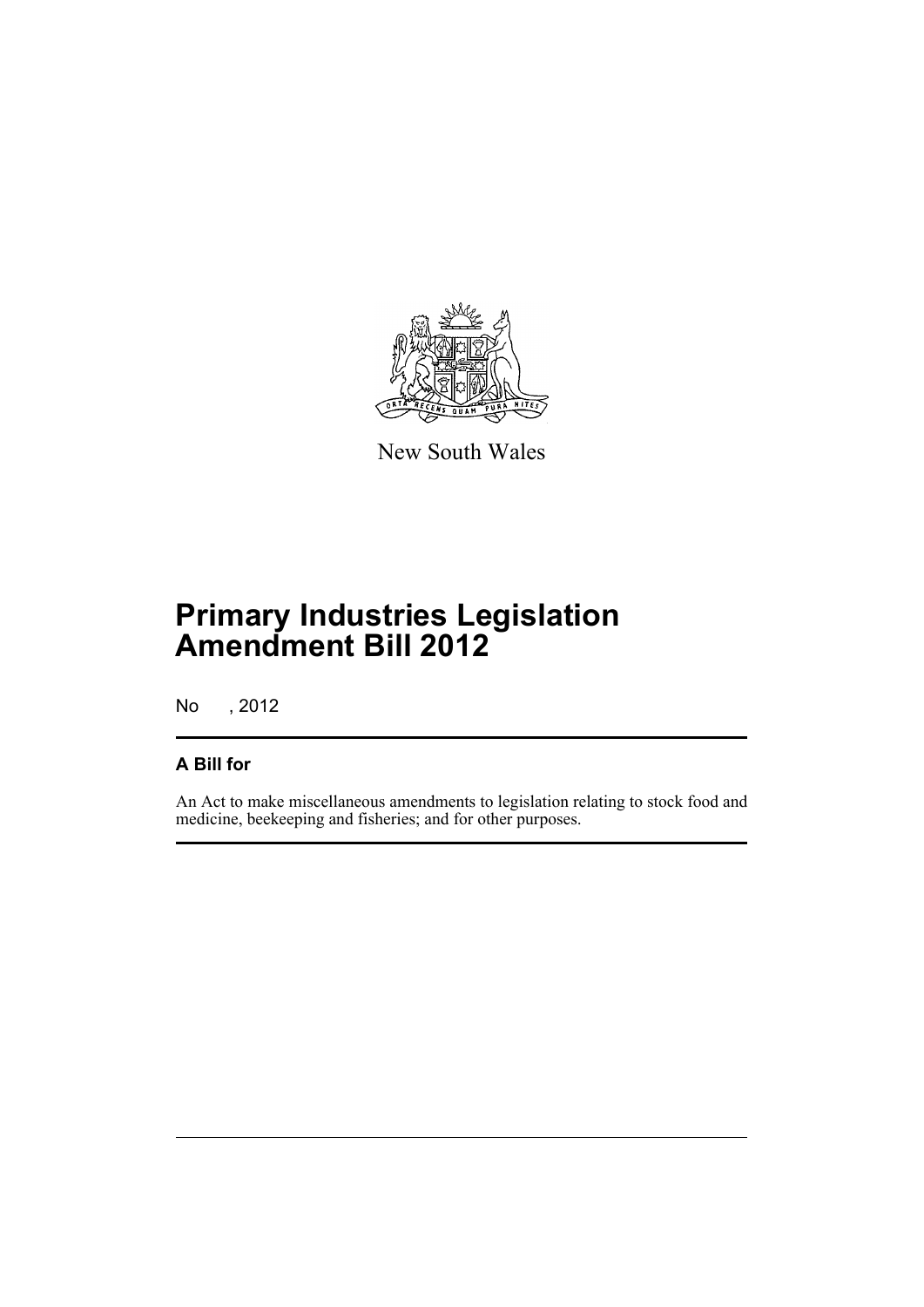<span id="page-9-1"></span><span id="page-9-0"></span>

|   |     | The Legislature of New South Wales enacts:                                                            |                |
|---|-----|-------------------------------------------------------------------------------------------------------|----------------|
| 1 |     | Name of Act                                                                                           | 2              |
|   |     | This Act is the Primary Industries Legislation Amendment Act 2012.                                    | 3              |
| 2 |     | Commencement                                                                                          | $\overline{4}$ |
|   | (1) | Except as provided by subsection (2), this Act commences on the date<br>of assent to this Act.        | 5<br>6         |
|   | (2) | Schedule 1 [1]-[6], [10], [11] and [14] commence on a day or days to<br>be appointed by proclamation. | 7<br>8         |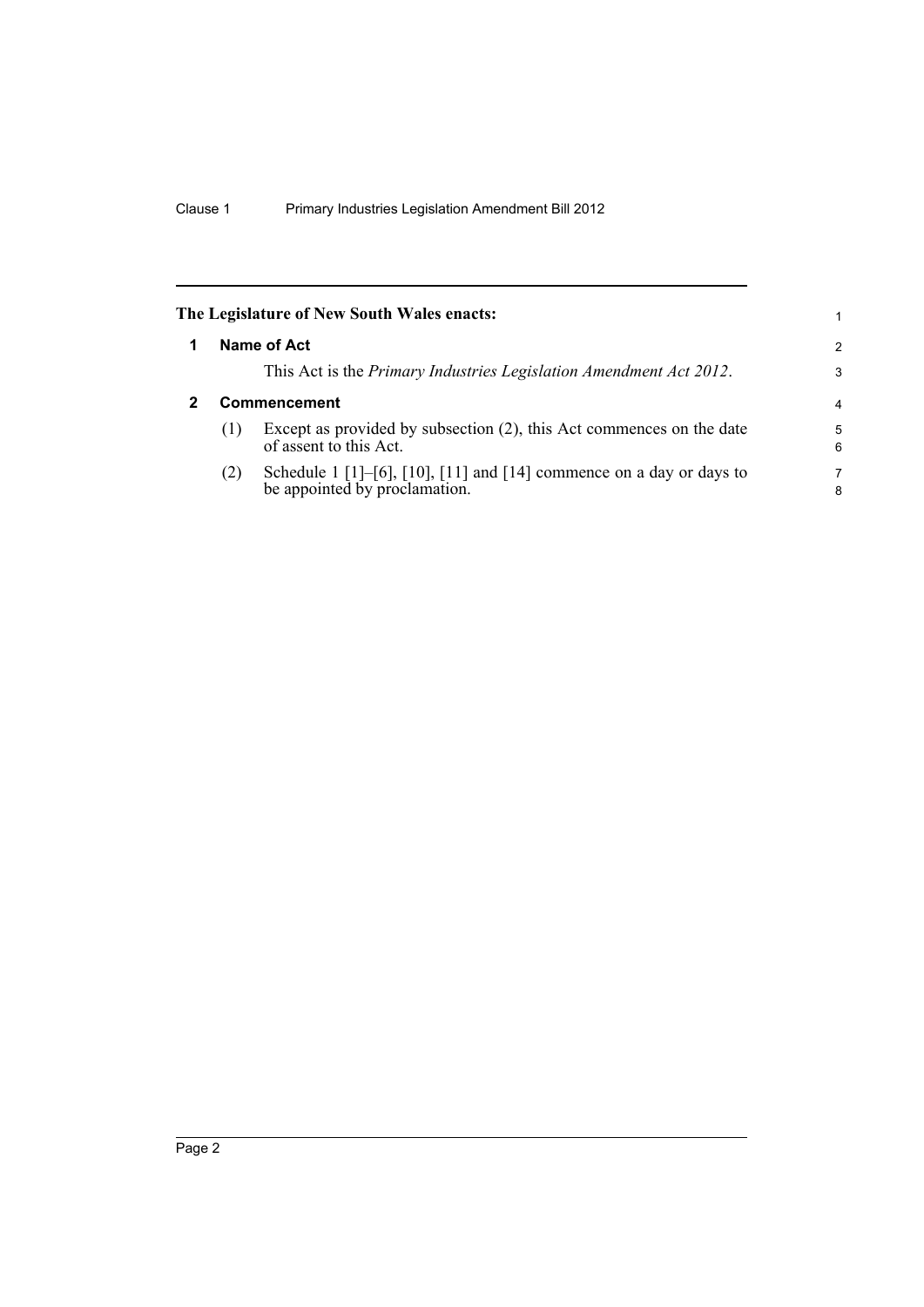<span id="page-10-0"></span>

|     | <b>Schedule 1</b>                  |                                | <b>Amendment of Apiaries Act 1985 No 16</b>                                                                                                                                                                     | 1                    |  |  |  |
|-----|------------------------------------|--------------------------------|-----------------------------------------------------------------------------------------------------------------------------------------------------------------------------------------------------------------|----------------------|--|--|--|
| [1] |                                    |                                | Section 6 Unregistered persons not to keep bees                                                                                                                                                                 | 2                    |  |  |  |
|     |                                    | Omit section 6 $(2)$ – $(5)$ . |                                                                                                                                                                                                                 |                      |  |  |  |
| [2] |                                    | Sections 7-13                  |                                                                                                                                                                                                                 | 4                    |  |  |  |
|     | Omit the sections. Insert instead: |                                |                                                                                                                                                                                                                 |                      |  |  |  |
|     | 7                                  |                                | <b>Registration of beekeepers</b>                                                                                                                                                                               | 6                    |  |  |  |
|     |                                    | (1)                            | A person may apply to the Director-General for registration as a<br>beekeeper.                                                                                                                                  | $\overline{7}$<br>8  |  |  |  |
|     |                                    | (2)                            | An application for registration as a beekeeper must:                                                                                                                                                            | 9                    |  |  |  |
|     |                                    |                                | be in the form approved by the Director-General, and<br>(a)                                                                                                                                                     | 10                   |  |  |  |
|     |                                    |                                | be accompanied by the fee (if any) prescribed by the<br>(b)<br>regulations.                                                                                                                                     | 11<br>12             |  |  |  |
|     |                                    | (3)                            | The Director-General may refuse an application for registration<br>as a beekeeper only on the grounds prescribed by the regulations.                                                                            | 13<br>14             |  |  |  |
|     |                                    | (4)                            | The Director-General must, as soon as practicable after<br>determining an application, by notice in writing served on the<br>applicant:                                                                         | 15<br>16<br>17       |  |  |  |
|     |                                    |                                | (a)<br>notify the applicant of the fact, and                                                                                                                                                                    | 18                   |  |  |  |
|     |                                    |                                | if the application has been granted, issue the applicant a<br>(b)<br>registration number, and                                                                                                                   | 19<br>20             |  |  |  |
|     |                                    |                                | if the application has been refused, notify the applicant of<br>(c)<br>the reason for the refusal.                                                                                                              | 21<br>22             |  |  |  |
|     |                                    | (5)                            | The Director-General may, by notice in writing served on a<br>registered beekeeper, change the beekeeper's registration<br>number.                                                                              | 23<br>24<br>25       |  |  |  |
|     |                                    | (6)                            | The regulations may prescribe different classes of registration<br>and may prescribe different fees in respect of different classes of<br>registration.                                                         | 26<br>27<br>28       |  |  |  |
|     | 8                                  |                                | <b>Conditions of registration</b>                                                                                                                                                                               | 29                   |  |  |  |
|     |                                    | (1)                            | The registration of a person as a beekeeper is subject to the<br>conditions (if any) prescribed by the regulations and such other<br>conditions as may be imposed by the Director-General from time<br>to time. | 30<br>31<br>32<br>33 |  |  |  |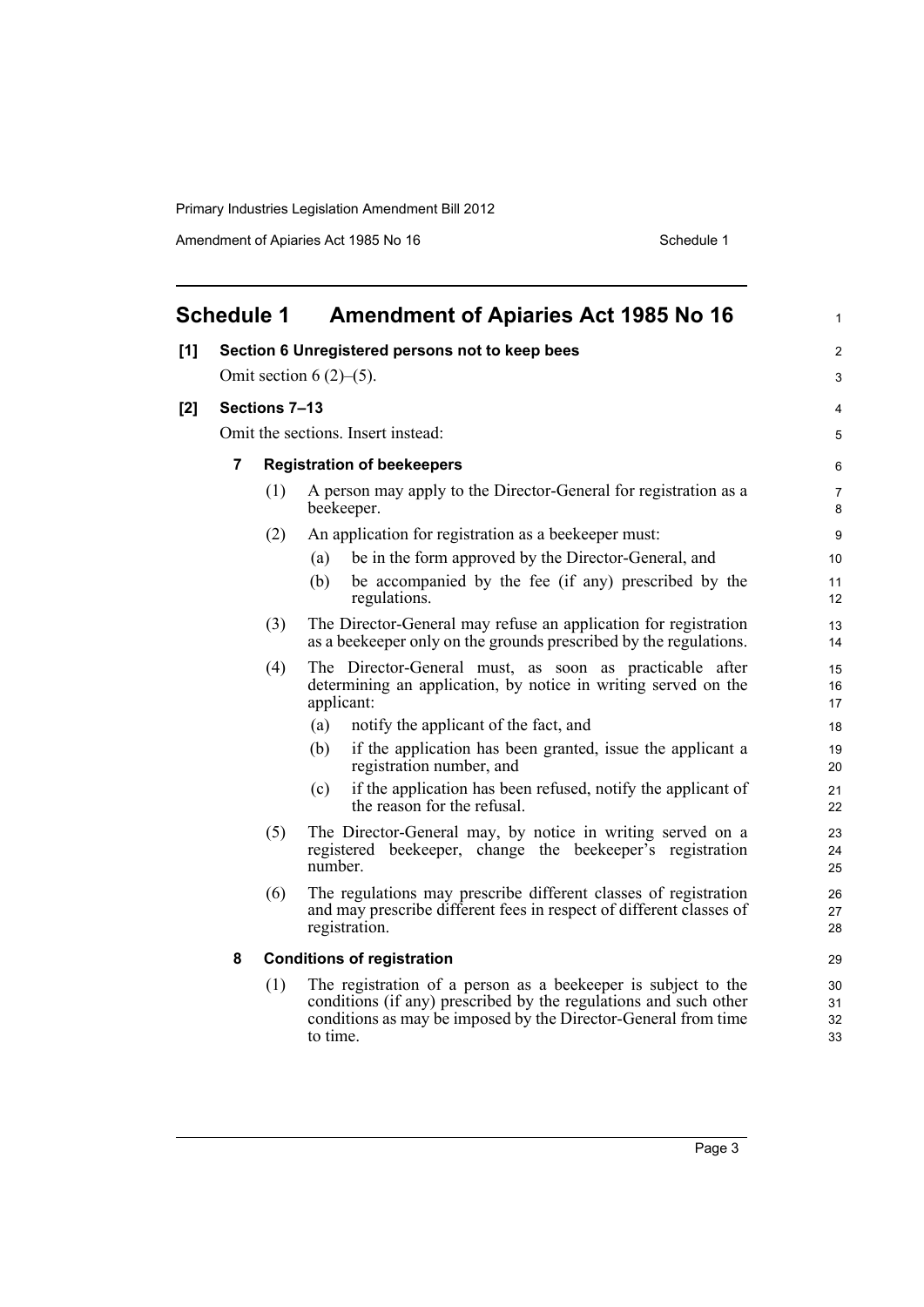|    | (2) | The conditions imposed on the registration of beekeepers may<br>apply generally, on a specified class of beekeepers or on an<br>individual                                                                                | $\mathbf{1}$<br>$\overline{\mathbf{c}}$<br>3 |
|----|-----|---------------------------------------------------------------------------------------------------------------------------------------------------------------------------------------------------------------------------|----------------------------------------------|
|    | (3) | The Director-General may at any time, by notice in writing<br>served on a registered beekeeper, impose conditions or revoke or<br>vary any conditions imposed by the Director-General on the<br>beekeeper's registration. | 4<br>$\sqrt{5}$<br>6<br>$\overline{7}$       |
|    | (4) | A registered beekeeper must not contravene a condition of the<br>beekeeper's registration.<br>Maximum penalty: 20 penalty units.                                                                                          | 8<br>9<br>10                                 |
| 9  |     | Term of registration                                                                                                                                                                                                      | 11                                           |
|    | (1) | A person's registration as a beekeeper remains in force for the<br>period for which it was granted, unless it is earlier surrendered or<br>cancelled under this Act.                                                      | 12<br>13<br>14                               |
|    | (2) | A person's registration as a beekeeper may be granted for a<br>period not exceeding 2 years.                                                                                                                              | 15<br>16                                     |
| 10 |     | <b>Suspension of registration</b>                                                                                                                                                                                         | 17                                           |
|    | (1) | The Director-General may suspend a person's registration as a<br>beekeeper by notice in writing served on the person.                                                                                                     | 18<br>19                                     |
|    | (2) | The Director-General may suspend the registration of a<br>beekeeper only if the Director-General is authorised by the<br>regulations to do so.                                                                            | 20<br>21<br>22                               |
|    | (3) | If a person's registration as a beekeeper is suspended, the person<br>must not:                                                                                                                                           | 23<br>24                                     |
|    |     | sell or attempt to sell apiary products acquired in the<br>(a)<br>course of carrying on the business of a beekeeper, or                                                                                                   | 25<br>26                                     |
|    |     | acquire or attempt to acquire more bees.<br>(b)                                                                                                                                                                           | 27                                           |
|    |     | Maximum penalty: 20 penalty units.                                                                                                                                                                                        | 28                                           |
|    | (4) | Notice of the suspension of a person's registration as a beekeeper<br>must specify the date on which the suspension takes effect (being<br>a date after the notice is served) and the period of suspension.               | 29<br>30<br>31                               |
|    | (5) | The suspension of a person's registration as a beekeeper does not<br>affect the term of the person's registration.                                                                                                        | 32<br>33                                     |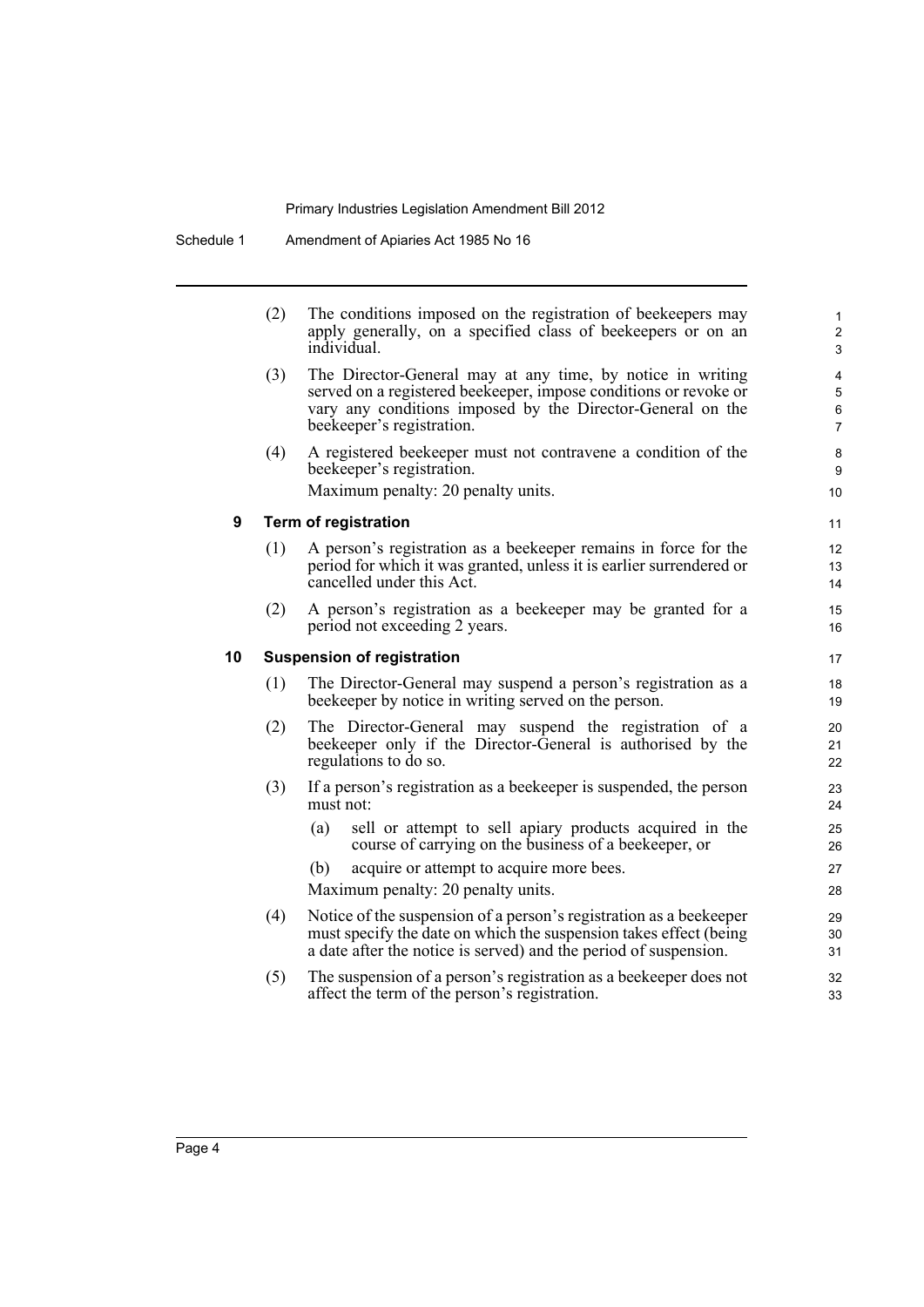| 11 |     | <b>Cancellation and expiry of registration</b>                                                                                                                                                                                                                                       | 1                          |
|----|-----|--------------------------------------------------------------------------------------------------------------------------------------------------------------------------------------------------------------------------------------------------------------------------------------|----------------------------|
|    | (1) | A person ceases to be registered as a beekeeper if:                                                                                                                                                                                                                                  | $\overline{2}$             |
|    |     | the Director-General cancels a beekeeper's registration by<br>(a)<br>notice in writing served on the person, or                                                                                                                                                                      | 3<br>4                     |
|    |     | the person's term of registration expires, or<br>(b)                                                                                                                                                                                                                                 | 5                          |
|    |     | (c)<br>the person notifies the Director-General, in writing, that he<br>or she is surrendering his or her registration.                                                                                                                                                              | 6<br>$\overline{7}$        |
|    | (2) | The Director-General may cancel the registration of a beekeeper<br>only if the Director-General is authorised by the regulations to do<br>SO.                                                                                                                                        | 8<br>9<br>10               |
|    | (3) | Notice of the cancellation of a person's registration as a<br>beekeeper must specify the date on which the cancellation takes<br>effect (being a date after the notice is served).                                                                                                   | 11<br>12<br>13             |
| 12 |     | Renewal of beekeeper's registration                                                                                                                                                                                                                                                  | 14                         |
|    | (1) | A registered beekeeper may, before the expiry of the beekeeper's<br>term of registration, apply to the Director-General for the renewal<br>of the beekeeper's registration.                                                                                                          | 15<br>16<br>17             |
|    | (2) | An application for the renewal of a beekeeper's registration must:                                                                                                                                                                                                                   | 18                         |
|    |     | be in the form approved by the Director-General, and<br>(a)                                                                                                                                                                                                                          | 19                         |
|    |     | (b)<br>be accompanied by the fee (if any) prescribed by the<br>regulations.                                                                                                                                                                                                          | 20<br>21                   |
|    | (3) | The regulations may prescribe different fees in respect of the<br>renewal of different classes of registration.                                                                                                                                                                      | 22<br>23                   |
|    | (4) | The Director-General may refuse an application for the renewal<br>of a beekeeper's registration only on the grounds prescribed by<br>the regulations.                                                                                                                                | 24<br>25<br>26             |
|    | (5) | The Director-General must, as soon as practicable after<br>determining an application, by notice in writing served on the<br>applicant:                                                                                                                                              | 27<br>28<br>29             |
|    |     | notify the applicant of the fact, and<br>(a)                                                                                                                                                                                                                                         | 30                         |
|    |     | if the application has been refused, notify the applicant of<br>(b)<br>the reason for the refusal.                                                                                                                                                                                   | 31<br>32                   |
|    | (6) | If a beekeeper's term of registration (in respect of which an<br>application has been made under this section) would expire<br>before the Director-General determines the application, the<br>registration does not expire until the date on which the<br>application is determined. | 33<br>34<br>35<br>36<br>37 |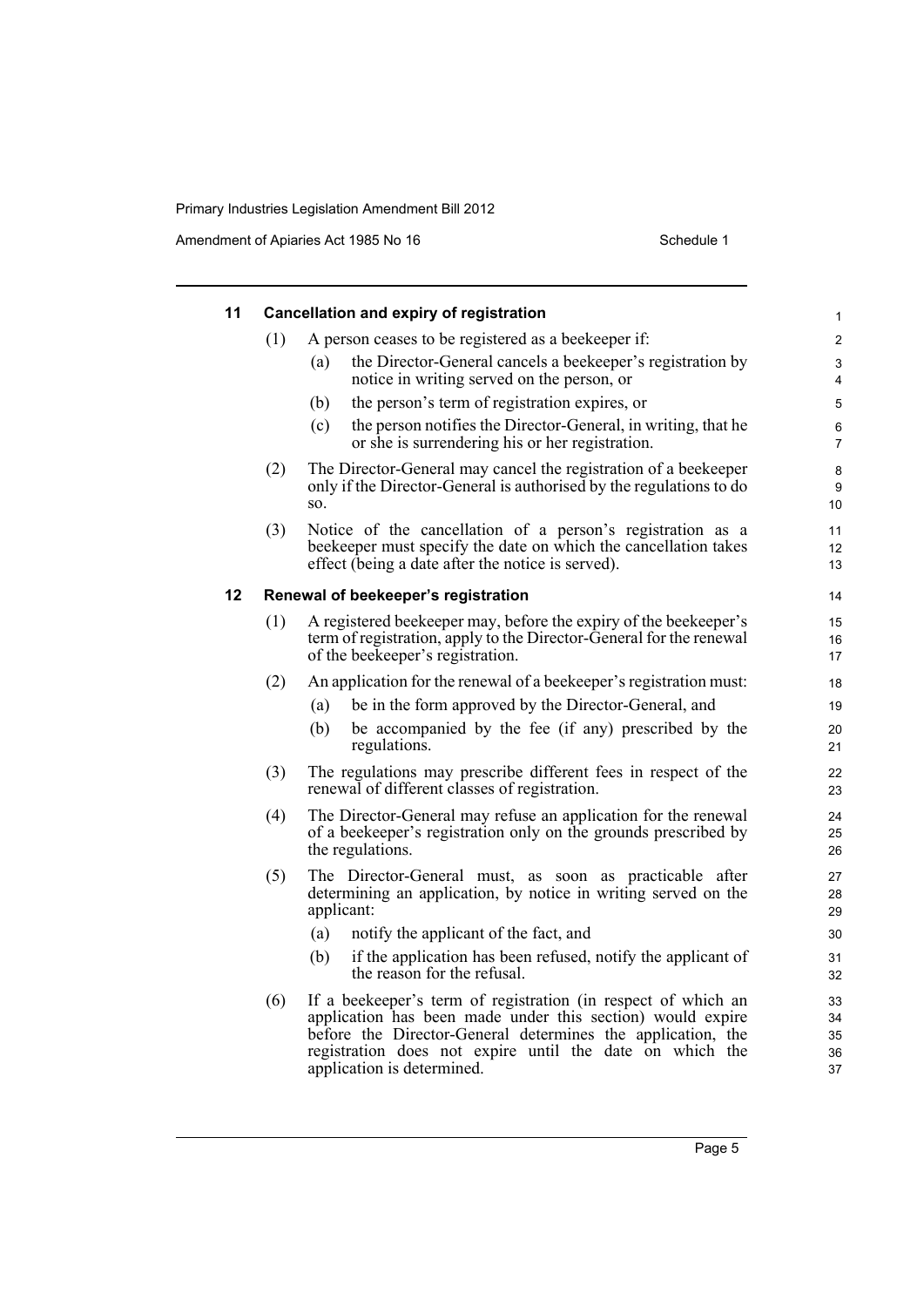Schedule 1 Amendment of Apiaries Act 1985 No 16

|    | (7) |     | Section 9 applies to the renewal of a beekeeper's registration in<br>the same way as it applies to the granting of registration as a<br>beekeeper and, for that purpose, the term of the renewal of a<br>beekeeper's registration commences on the date on which the<br>beekeeper's registration would, but for this section, have expired. | 1<br>$\overline{2}$<br>3<br>$\overline{4}$<br>5 |
|----|-----|-----|---------------------------------------------------------------------------------------------------------------------------------------------------------------------------------------------------------------------------------------------------------------------------------------------------------------------------------------------|-------------------------------------------------|
| 13 |     |     | Director-General to keep register of beekeepers                                                                                                                                                                                                                                                                                             | 6                                               |
|    | (1) |     | The Director-General is to maintain a register of beekeepers, in<br>such form as the Director-General considers appropriate.                                                                                                                                                                                                                | $\overline{7}$<br>8                             |
|    | (2) |     | The register is to contain:                                                                                                                                                                                                                                                                                                                 | 9                                               |
|    |     | (a) | the information required by the regulations to be included<br>in the register, and                                                                                                                                                                                                                                                          | 10<br>11                                        |
|    |     | (b) | such other information as the Director-General considers,<br>having regard to the purposes of the register, should be<br>kept in the register.                                                                                                                                                                                              | 12<br>13<br>14                                  |
|    | (3) |     | The purposes for which the register is to be used and maintained<br>under this section include the following:                                                                                                                                                                                                                               | 15<br>16                                        |
|    |     | (a) | to facilitate and assist the operation of this Act and the<br>Animal Diseases and Animal Pests<br>( <i>Emergency</i><br>Outbreaks) Act 1991,                                                                                                                                                                                                | 17<br>18<br>19                                  |
|    |     | (b) | to protect public health and safety,                                                                                                                                                                                                                                                                                                        | 20                                              |
|    |     | (c) | to assist in controlling disease and residues in bees and<br>apiary products,                                                                                                                                                                                                                                                               | 21<br>22                                        |
|    |     | (d) | to assist in enabling the disease and residue risk or status<br>of bees, beehives, appliances and apiary products to be<br>ascertained,                                                                                                                                                                                                     | 23<br>24<br>25                                  |
|    |     | (e) | to facilitate the determination of ownership of bees,<br>beehives, appliances and apiary products,                                                                                                                                                                                                                                          | 26<br>27                                        |
|    |     | (f) | to assist in tracing the movement of bees, beehives,<br>appliances and apiary products,                                                                                                                                                                                                                                                     | 28<br>29                                        |
|    |     | (g) | to assist in the investigation of the theft of bees, beehives,<br>appliances and apiary products,                                                                                                                                                                                                                                           | 30<br>31                                        |
|    |     | (h) | to facilitate the dissemination of information in relation to<br>the production and marketing of bees and apiary products,                                                                                                                                                                                                                  | 32<br>33                                        |
|    |     | (i) | to assist with the management of land on which apiaries<br>are located.                                                                                                                                                                                                                                                                     | 34<br>35                                        |
|    |     | (i) | any other purpose prescribed by the regulations.                                                                                                                                                                                                                                                                                            | 36                                              |
|    | (4) |     | The Director-General must, on the request of an authorised<br>person, at any time allow an authorised person to have access to<br>the information recorded in the register.                                                                                                                                                                 | 37<br>38<br>39                                  |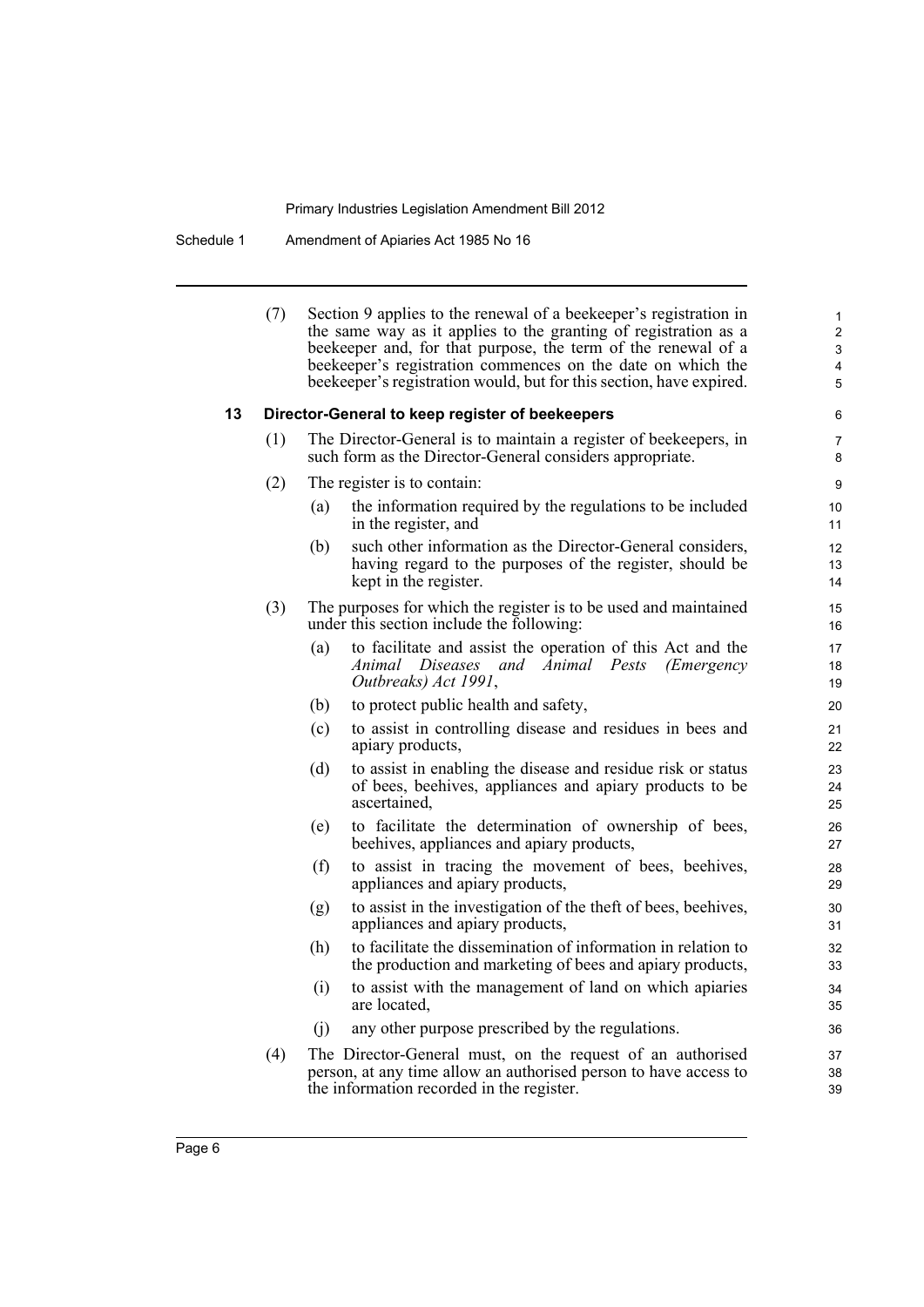|          | (5)                   |     | The Director-General may, subject to section 57 of the <i>Privacy</i><br>and Personal Information Protection Act 1998, allow any other<br>person, on payment of the fee (if any) prescribed by the<br>regulations, to have access at any reasonable time to the<br>information recorded in the register. | 1<br>$\overline{\mathbf{c}}$<br>3<br>4<br>5 |
|----------|-----------------------|-----|----------------------------------------------------------------------------------------------------------------------------------------------------------------------------------------------------------------------------------------------------------------------------------------------------------|---------------------------------------------|
|          | (6)                   |     | A person who has access to the information recorded in the<br>register is entitled to make notes or obtain a copy of that<br>information.                                                                                                                                                                | 6<br>7<br>8                                 |
|          | (7)                   |     | A copy of an entry in the register, purporting to be certified by the<br>Director-General as a true copy of the entry, is admissible in<br>evidence in any proceedings under this Act and, in the absence of<br>evidence to the contrary, is proof of its contents.                                      | 9<br>10<br>11<br>12                         |
|          | (8)                   |     | In this section, <i>authorised person</i> means:                                                                                                                                                                                                                                                         | 13                                          |
|          |                       | (a) | an inspector, or                                                                                                                                                                                                                                                                                         | 14                                          |
|          |                       | (b) | a police officer, or                                                                                                                                                                                                                                                                                     | 15                                          |
|          |                       | (c) | an employee of a local council, or                                                                                                                                                                                                                                                                       | 16                                          |
|          |                       | (d) | any other person, or a member of a class of persons,<br>prescribed by the regulations for the purposes of this<br>definition.                                                                                                                                                                            | 17<br>18<br>19                              |
| $^{[3]}$ | <b>Section 15</b>     |     |                                                                                                                                                                                                                                                                                                          | 20                                          |
|          |                       |     | Omit the section. Insert instead:                                                                                                                                                                                                                                                                        | 21                                          |
|          | 15                    |     | <b>Beehives to be identified</b>                                                                                                                                                                                                                                                                         | 22                                          |
|          |                       |     | A registered beekeeper must cause each beenive that is kept by<br>the beekeeper to be identified:                                                                                                                                                                                                        | 23<br>24                                    |
|          |                       | (a) | with the beekeeper's registration number, and                                                                                                                                                                                                                                                            | 25                                          |
|          |                       | (b) | in accordance with any conditions to which the<br>beekeeper's registration is subject.                                                                                                                                                                                                                   | 26<br>27                                    |
|          |                       |     | Maximum penalty: 20 penalty units.                                                                                                                                                                                                                                                                       | 28                                          |
| [4]      |                       |     | Section 15A Forfeiture of beehives in certain cases                                                                                                                                                                                                                                                      | 29                                          |
|          | Omit section 15A (2). |     |                                                                                                                                                                                                                                                                                                          | 30                                          |
| [5]      | Section 15A (6)       |     |                                                                                                                                                                                                                                                                                                          | 31                                          |
|          | may require)".        |     | Omit "or before the expiry of the period specified in section 15 $(1)$ (as the case                                                                                                                                                                                                                      | 32<br>33                                    |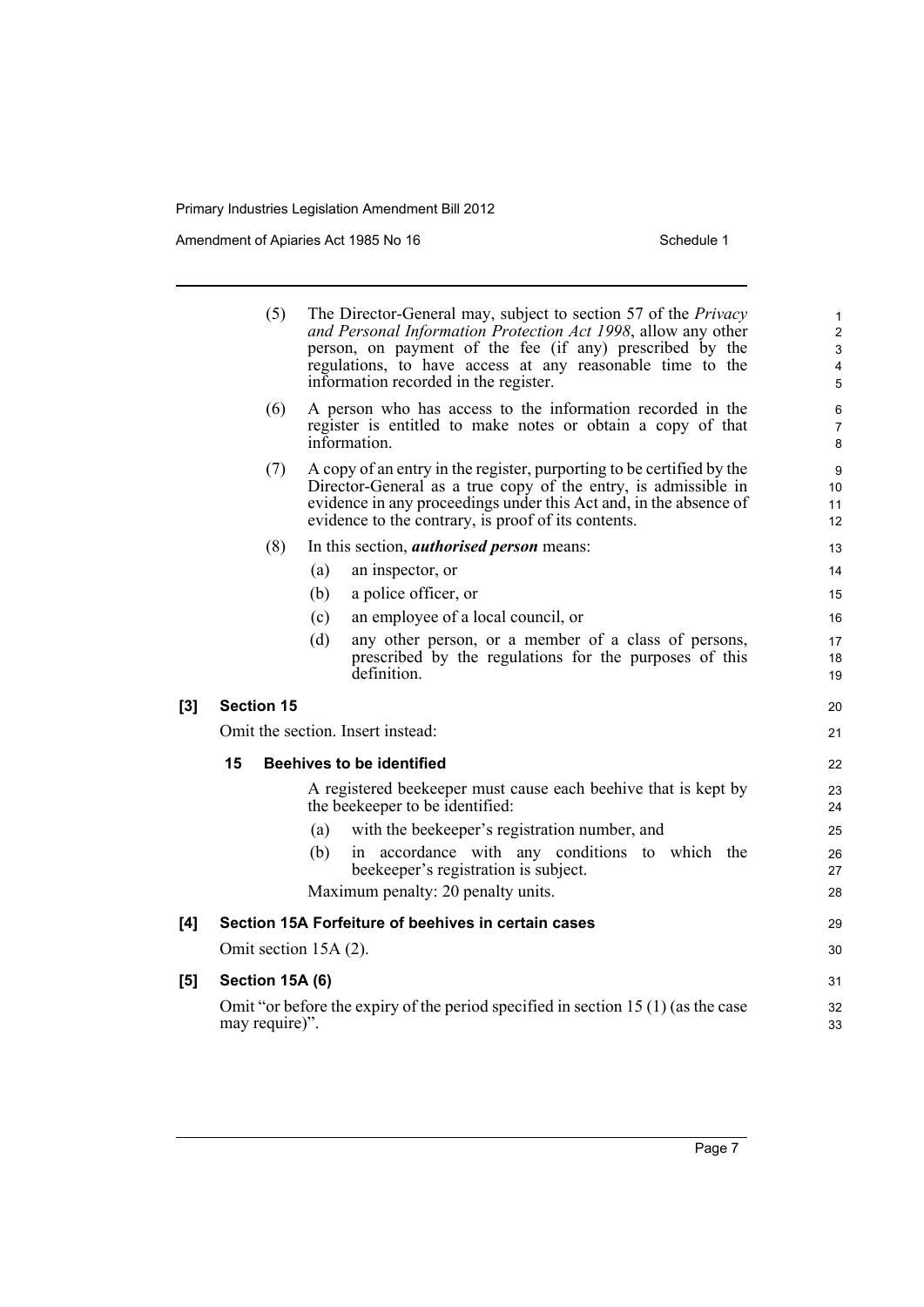Schedule 1 Amendment of Apiaries Act 1985 No 16

#### **[6] Section 15A (7)** 1 Omit the subsection. Insert instead: 2 (7) 6 5 4 The notice must state that the beehive will be forfeited to the 3 Crown unless, by the date specified in the notice (being a date that is at least 28 days after the notice is first displayed in the immediate vicinity of the hive), the owner of the hive causes the hive to be identified before the expiry of that period. **[7] Section 18 Power of Director-General to restrict beekeeping on certain** 8 **premises** 9 Insert after section 18 (1): 10 (1A) 13 12 If the Director-General makes an order under subsection (1) 11 directing a person to remove an apiary or one or more beehives, the Director-General may also specify the premises to which the apiary or beehives are to be moved. 14 (1B) 17 16 If the Director-General makes an order directing a person to 15 move an apiary or beehives to specified premises, the person may instead destroy the apiary or beehive and, if they do so, is taken to have complied with the order. **[8] Section 18 (7)** 19 Omit the subsection. Insert instead: 20 (7) If the Director-General is satisfied that: 21 (a) a person has failed to comply with a direction under 22 subsection  $(1)$  (e), or 23 (b) 26  $30$ 29 28 25 a person has removed the apiary or beehives concerned 24 from particular premises in purported compliance with such a direction to other premises in respect of which an order under subsection  $(1)$  or  $(2)$  is in force, 27 the Director-General may direct an inspector to remove the apiary or one or more beehives, or to destroy or otherwise dispose of the apiary or one or more beehives, in such manner as the inspector considers appropriate. 31 **[9] Section 27A** 32 Insert after section 27: 33 **27A Permits** 34 (1) 36 An inspector may, on application or on the inspector's own 35 initiative, issue a permit authorising the movement or keeping of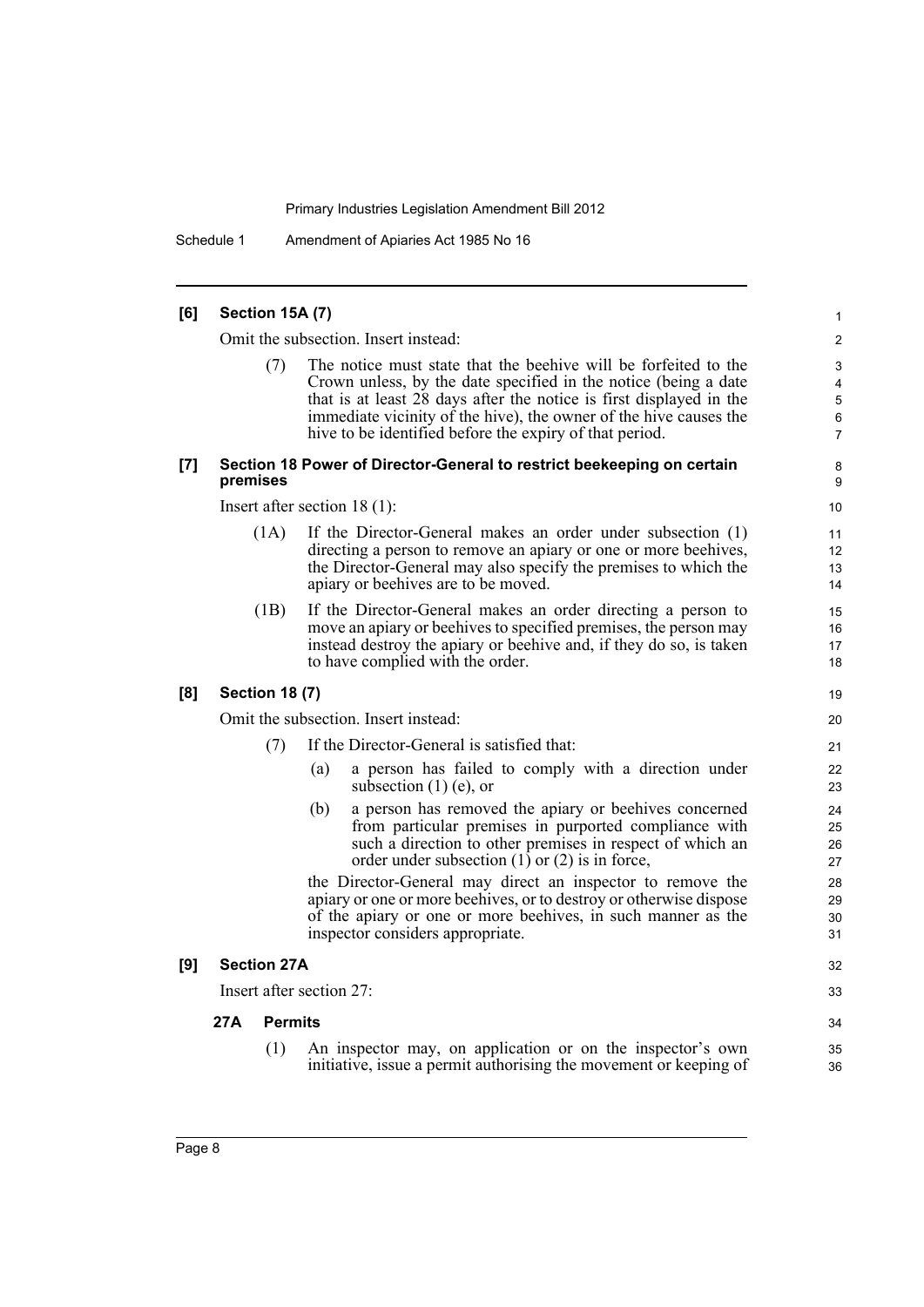|      |      | bees, beehives, apiary products or appliances that would<br>otherwise contravene a provision of this Act.                                                                                                                                                                                                                                                                               | 1<br>$\overline{\mathbf{c}}$     |
|------|------|-----------------------------------------------------------------------------------------------------------------------------------------------------------------------------------------------------------------------------------------------------------------------------------------------------------------------------------------------------------------------------------------|----------------------------------|
|      | (2)  | A permit may apply generally or may apply to a specified class<br>of persons.                                                                                                                                                                                                                                                                                                           | 3<br>4                           |
|      | (3)  | An application for a permit must:                                                                                                                                                                                                                                                                                                                                                       | 5                                |
|      |      | be in the form approved by the Director-General, and<br>(a)                                                                                                                                                                                                                                                                                                                             | 6                                |
|      |      | (b)<br>be accompanied by the fee (if any) prescribed by the<br>regulations.                                                                                                                                                                                                                                                                                                             | 7<br>8                           |
|      |      | The regulations may prescribe different fees in respect of<br>different permits.                                                                                                                                                                                                                                                                                                        | 9<br>10                          |
|      | (4)  | A permit has effect for the period of time, and is subject to any<br>conditions, specified in the permit.                                                                                                                                                                                                                                                                               | 11<br>12                         |
|      | (5)  | The inspector may specify such conditions as the inspector thinks<br>fit having regard to the reason for the permit being issued.                                                                                                                                                                                                                                                       | 13<br>14                         |
|      | (6)  | An inspector may, at any time, revoke or vary a permit or a<br>condition of a permit issued to a particular person by notice in<br>writing to the person.                                                                                                                                                                                                                               | 15<br>16<br>17                   |
|      | (7)  | An inspector may, at any time, revoke or vary a permit or a<br>condition of a permit issued to a class of persons by means of an<br>instrument in writing published on the Department's internet<br>website or published in any other manner that, in the opinion of<br>the Director-General, is most likely to bring it to the attention of<br>the persons who will be affected by it. | 18<br>19<br>20<br>21<br>22<br>23 |
|      | (8)  | A person who moves or keeps bees, beehives, apiary products or<br>appliances under the purported authority of a permit issued under<br>this section must not contravene a condition to which the permit<br>is subject.<br>Maximum penalty: 20 penalty units.                                                                                                                            | 24<br>25<br>26<br>27<br>28       |
|      | (9)  | A person is not guilty of an offence under this Act in respect of<br>the movement or keeping of bees, beehives, apiary products or<br>appliances in accordance with a permit issued under this section.                                                                                                                                                                                 | 29<br>30<br>31                   |
|      | (10) | The regulations may make provision for or with respect to<br>permits under this section.                                                                                                                                                                                                                                                                                                | 32<br>33                         |
| [10] |      | <b>Section 35 Applications for review</b>                                                                                                                                                                                                                                                                                                                                               | 34                               |
|      |      | Omit "12 (3) or (4)" from section 35 (1) (c). Insert instead "11".                                                                                                                                                                                                                                                                                                                      | 35                               |
|      |      |                                                                                                                                                                                                                                                                                                                                                                                         |                                  |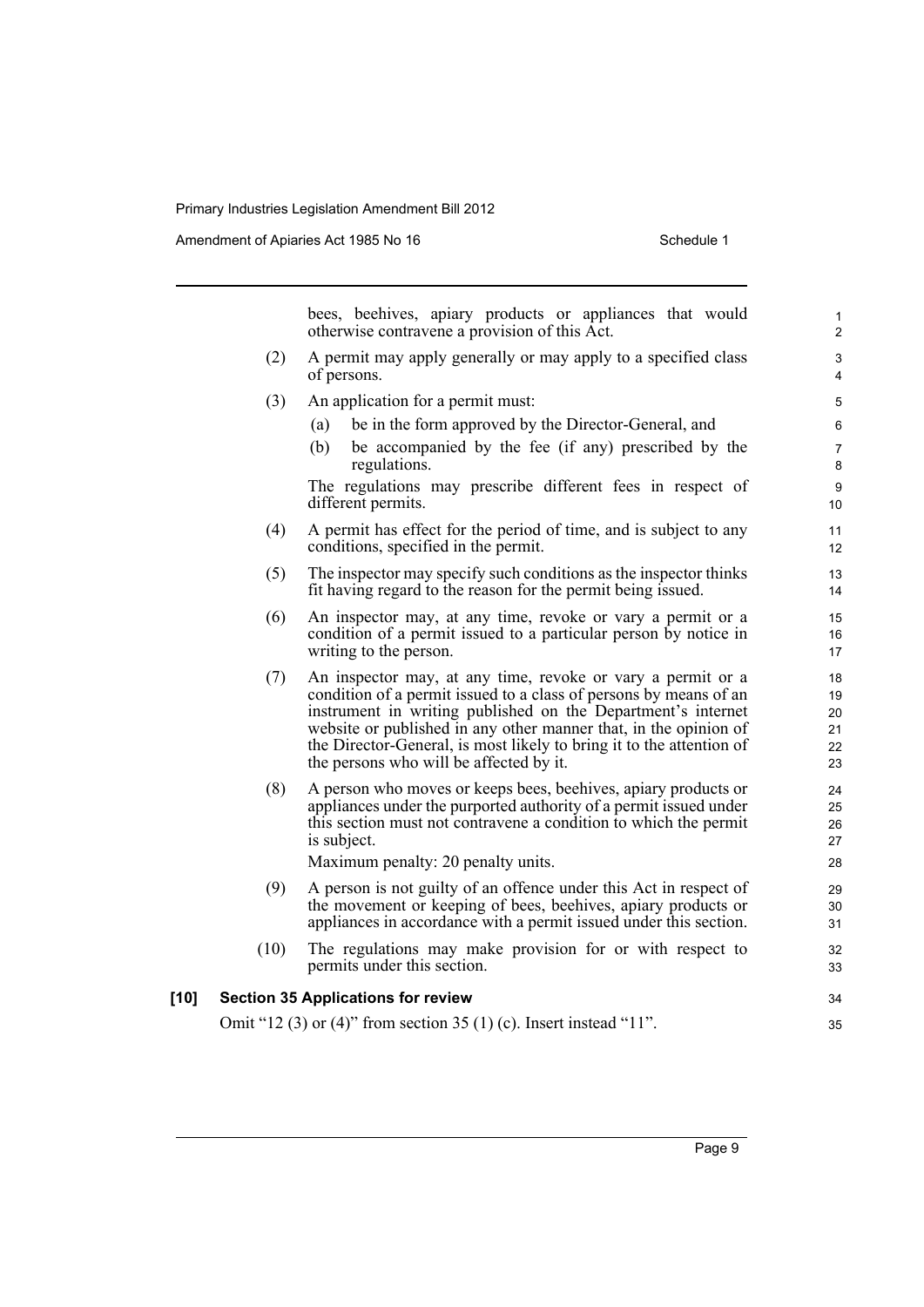Schedule 1 Amendment of Apiaries Act 1985 No 16

| [11]   |    | Section 35 (1) (d)                |     |                                                                                                                                                                                                                                                                                                | $\mathbf{1}$               |  |
|--------|----|-----------------------------------|-----|------------------------------------------------------------------------------------------------------------------------------------------------------------------------------------------------------------------------------------------------------------------------------------------------|----------------------------|--|
|        |    |                                   |     | Omit the paragraph. Insert instead:                                                                                                                                                                                                                                                            | $\overline{2}$             |  |
|        |    |                                   | (d) | a decision of the Director-General under section 10 to<br>suspend that person's registration,                                                                                                                                                                                                  | 3<br>4                     |  |
| $[12]$ |    |                                   |     | <b>Section 44 Evidentiary provisions</b>                                                                                                                                                                                                                                                       | 5                          |  |
|        |    |                                   |     | Omit "prohibited area" from section 44 (3) (d).                                                                                                                                                                                                                                                | 6                          |  |
|        |    |                                   |     | Insert instead "prohibited zone".                                                                                                                                                                                                                                                              | $\overline{7}$             |  |
| $[13]$ |    |                                   |     | <b>Schedule 5 Savings and transitional provisions</b>                                                                                                                                                                                                                                          | 8                          |  |
|        |    |                                   |     | Insert at the end of clause $6(1)$ :                                                                                                                                                                                                                                                           | 9                          |  |
|        |    |                                   |     | any other Act that amends this Act                                                                                                                                                                                                                                                             | 10 <sup>°</sup>            |  |
| $[14]$ |    | Schedule 5                        |     |                                                                                                                                                                                                                                                                                                | 11                         |  |
|        |    | Insert after clause 11:           |     |                                                                                                                                                                                                                                                                                                | 12                         |  |
|        | 12 | <b>Registration of beekeepers</b> |     |                                                                                                                                                                                                                                                                                                |                            |  |
|        |    | (1)                               |     | The registration of a person as a beekeeper that was in force,<br>immediately before the substitution of sections 7–13 by the<br>Primary Industries Legislation Amendment Act 2012:                                                                                                            | 14<br>15<br>16             |  |
|        |    |                                   | (a) | is taken to have been granted under, and is subject to, those<br>sections as so substituted, and                                                                                                                                                                                               | 17<br>18                   |  |
|        |    |                                   | (b) | expires on the day on which the registration would have<br>expired but for that substitution (unless the registration is<br>renewed in accordance with section 12 as so substituted),<br>and                                                                                                   | 19<br>20<br>21<br>22       |  |
|        |    |                                   | (c) | is subject to the conditions, if any, to which it was subject<br>immediately before that substitution (unless the conditions<br>are varied in accordance with those sections as so<br>substituted).                                                                                            | 23<br>24<br>25<br>26       |  |
|        |    | (2)                               |     | The registration number of a beekeeper who is taken to have been<br>granted registration by subclause (1) is the same as the<br>beekeeper's registration number immediately before<br>the<br>substitution of sections 7–13 by the <i>Primary Industries</i><br>Legislation Amendment Act 2012. | 27<br>28<br>29<br>30<br>31 |  |
|        | 13 |                                   |     | <b>Register of beekeepers</b>                                                                                                                                                                                                                                                                  | 32                         |  |
|        |    |                                   |     | The register of beekeepers kept under section 13 immediately<br>before the substitution of that section by the Primary Industries<br>Legislation Amendment Act 2012 is taken to be the register<br>required to be kept under that section as so substituted.                                   | 33<br>34<br>35<br>36       |  |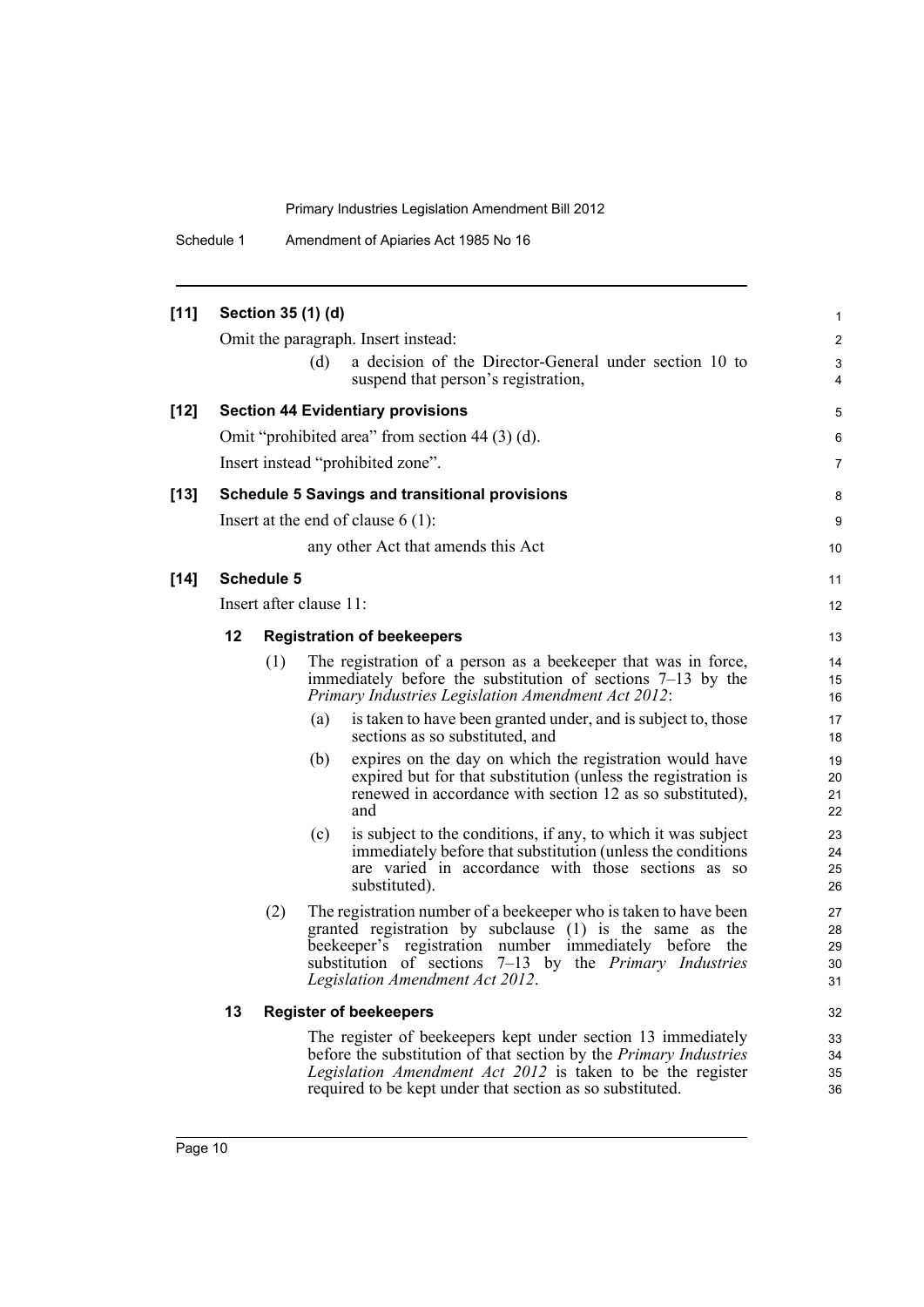<span id="page-18-0"></span>

|       | <b>Schedule 2</b>               |     | <b>Amendment of Fisheries Management</b><br>Act 1994 No 38                                                                                               | 1<br>$\overline{2}$ |
|-------|---------------------------------|-----|----------------------------------------------------------------------------------------------------------------------------------------------------------|---------------------|
| [1]   |                                 |     | Section 256 Production of records relating to commercial fishing<br>activities and fish receivers                                                        | 3<br>4              |
|       | section $256(1)$ .              |     | Insert "to do one or more of the following" after "require a person" in                                                                                  | 5<br>6              |
| [2]   | Section 256 (1) (a) (iii)       |     |                                                                                                                                                          | $\overline{7}$      |
|       |                                 |     | Omit "business, and". Insert instead "business,".                                                                                                        | 8                   |
| $[3]$ | Section 256 (1) (b)             |     |                                                                                                                                                          | 9                   |
|       |                                 |     | Omit "records, and". Insert instead "records,".                                                                                                          | 10                  |
| [4]   | Section 256 (1) (c)             |     |                                                                                                                                                          | 11                  |
|       |                                 |     | Omit ", immediately or within a specified period,".                                                                                                      | 12                  |
| [5]   | <b>Section 256 (2A)</b>         |     |                                                                                                                                                          | 13                  |
|       | Insert after section $256(2)$ : |     |                                                                                                                                                          | 14                  |
|       | (2A)                            |     | If a fisheries officer requires a person to answer a question under<br>subsection $(1)$ $(c)$ , the officer may specify one or more of the<br>following: | 15<br>16<br>17      |
|       |                                 | (a) | that the answer be given either orally or in writing,                                                                                                    | 18                  |
|       |                                 | (b) | that the answer be given immediately, at a specified time<br>or within a specified period,                                                               | 19<br>20            |
|       |                                 | (c) | that the answer be given at a specified place.                                                                                                           | 21                  |
| [6]   | or answer questions             |     | Section 258B Provisions relating to requirements to provide information                                                                                  | 22<br>23            |
|       |                                 |     | Omit "258," from section 258B (3).                                                                                                                       | 24                  |
| [7]   | <b>Section 258B (6)</b>         |     |                                                                                                                                                          | 25                  |
|       | Omit "258 or".                  |     |                                                                                                                                                          | 26                  |
| [8]   |                                 |     | Schedule 7 Savings, transitional and other provisions                                                                                                    | 27                  |
|       |                                 |     | Insert at the end of clause $2(1)$ :                                                                                                                     | 28                  |
|       |                                 |     | any other Act that amends this Act                                                                                                                       | 29                  |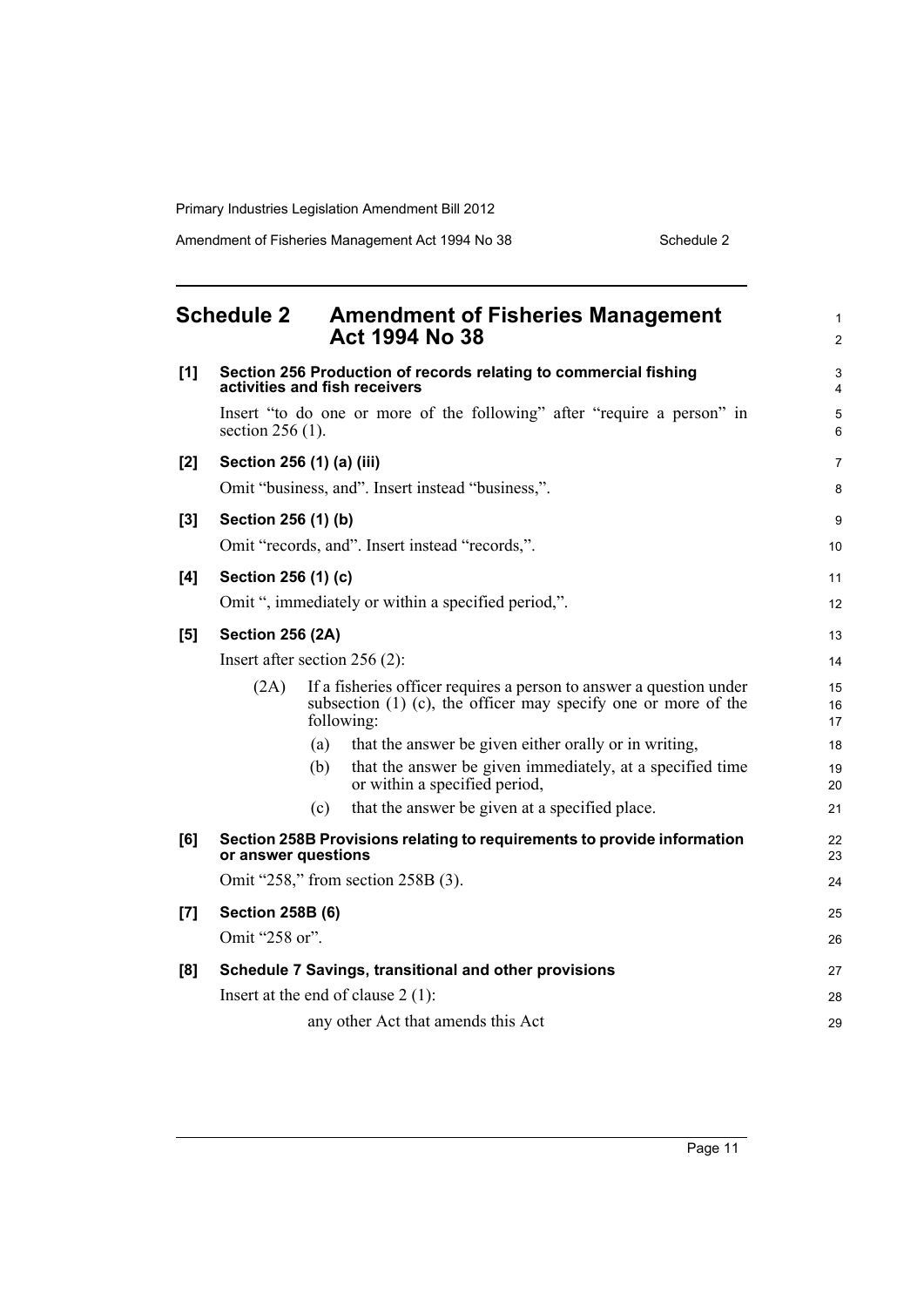Schedule 3 Amendment of Pesticides Act 1999 No 80

## <span id="page-19-0"></span>**Schedule 3 Amendment of Pesticides Act 1999 No 80**

#### **Section 5 Definition of "pesticide"** 2

Omit section 5 (1). Insert instead: 3

- (1) In this Act, *pesticide* means: 4
	- (a) an agricultural chemical product (within the meaning of 5 the Agvet Code), or 6
	- (b) a veterinary chemical product (within the meaning of the 7 Agvet Code) that: 8
		- (i) is represented as being suitable for, or is 9 manufactured, supplied or used for, the external control of ectoparasites of animals, and 11

10

17

20

24

- (ii) is concentrated and requires dilution or mixing in 12 water before use, and 13
- (iii) is not prescribed under the *Stock Medicines Act* 14 *1989* as a low-risk veterinary chemical product. 15

**Note.**  The Agvet Code defines an *agricultural chemical product* to be 16 a substance or a mixture of substances that is represented, imported, manufactured, supplied or used as a means of directly or indirectly: 18

- (a) destroying, stupefying, repelling, inhibiting the feeding of, or 19 preventing infestation by or attacks of, any pest in relation to a plant, a place or a thing, or
- (b) destroying a plant, or 22
- (c) modifying the physiology of a plant or pest so as to alter its 23 natural development, productivity, quality or reproductive capacity, or 25
- (d) modifying an effect of another agricultural chemical product, or 26
- (e) attracting a pest for the purpose of destroying it. 27

The term also includes a substance or mixture of substances declared 28<br>by requilations to be an agricultural chemical product by regulations to be an agricultural chemical product.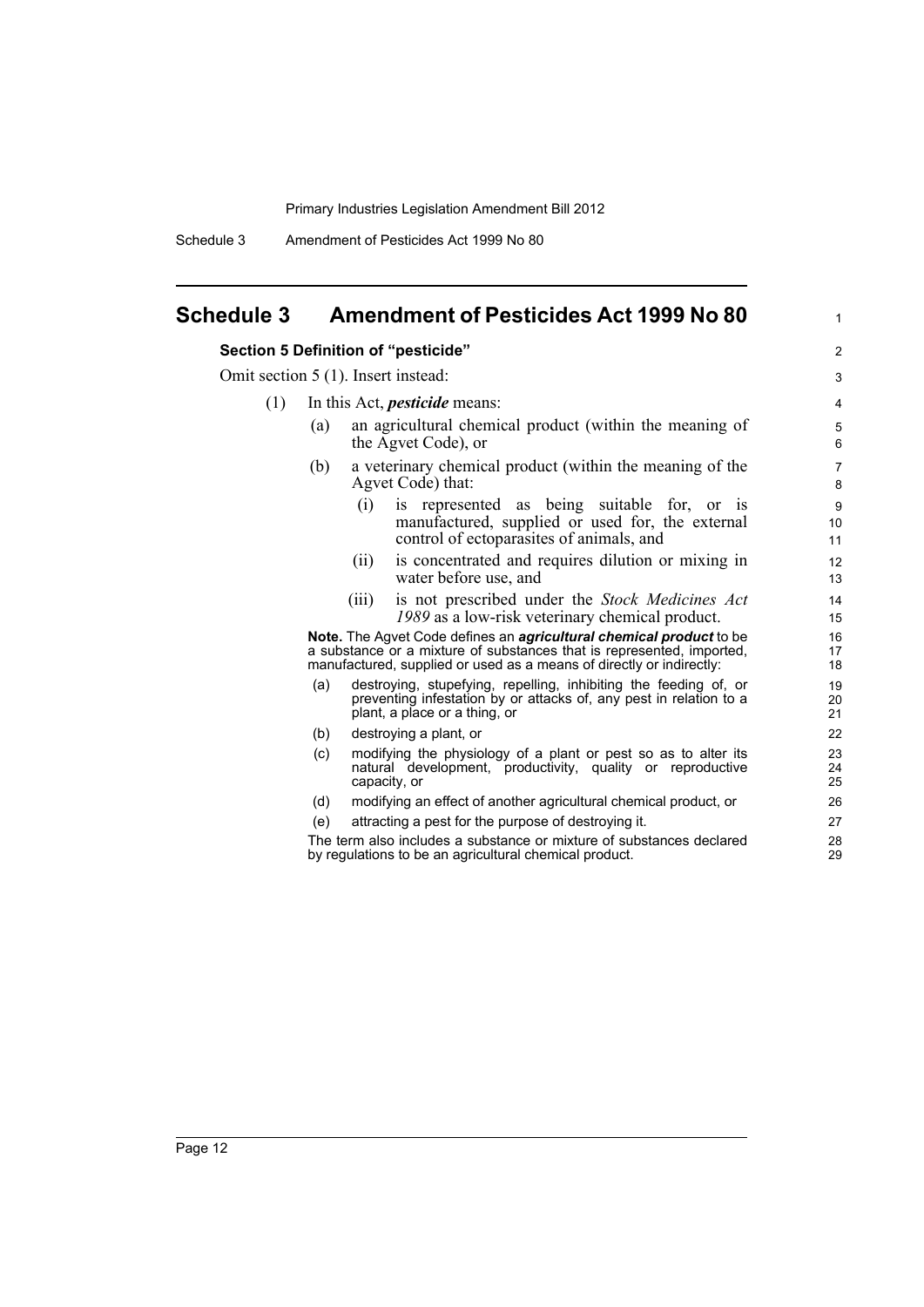Amendment of Stock Foods Act 1940 No 19 Schedule 4

<span id="page-20-0"></span>

| <b>Schedule 4</b> |                                                                                           | <b>Amendment of Stock Foods Act 1940</b><br><b>No 19</b>                                                                                                                                                                                         | $\mathbf{1}$<br>$\overline{2}$ |
|-------------------|-------------------------------------------------------------------------------------------|--------------------------------------------------------------------------------------------------------------------------------------------------------------------------------------------------------------------------------------------------|--------------------------------|
| [1]               | Omit section $6(2)$ .                                                                     | Section 6 Packages of stock food and supplement to be labelled                                                                                                                                                                                   | 3<br>$\overline{4}$            |
| $[2]$             | Section 6A Supplier of bulk stock foods to provide customer with<br>information statement |                                                                                                                                                                                                                                                  | 5<br>6                         |
|                   | section $6A(3)$ .                                                                         | Omit "However, this section does not apply to a supply by retail of a portion<br>of the contents of a package labelled as required by section 6 when the supply<br>is without alteration of, or addition to, that portion of the contents." from | 7<br>8<br>9<br>10              |
| $[3]$             |                                                                                           | Section 20 Authorisation of inspectors and analysts                                                                                                                                                                                              | 11                             |
|                   | Omit section $20(2)$ .                                                                    |                                                                                                                                                                                                                                                  | 12                             |
| [4]               |                                                                                           | Schedule 1 Savings and transitional provisions                                                                                                                                                                                                   | 13                             |
|                   |                                                                                           | Insert at the end of clause $1(1)$ :                                                                                                                                                                                                             | 14                             |
|                   |                                                                                           | any other Act that amends this Act                                                                                                                                                                                                               | 15                             |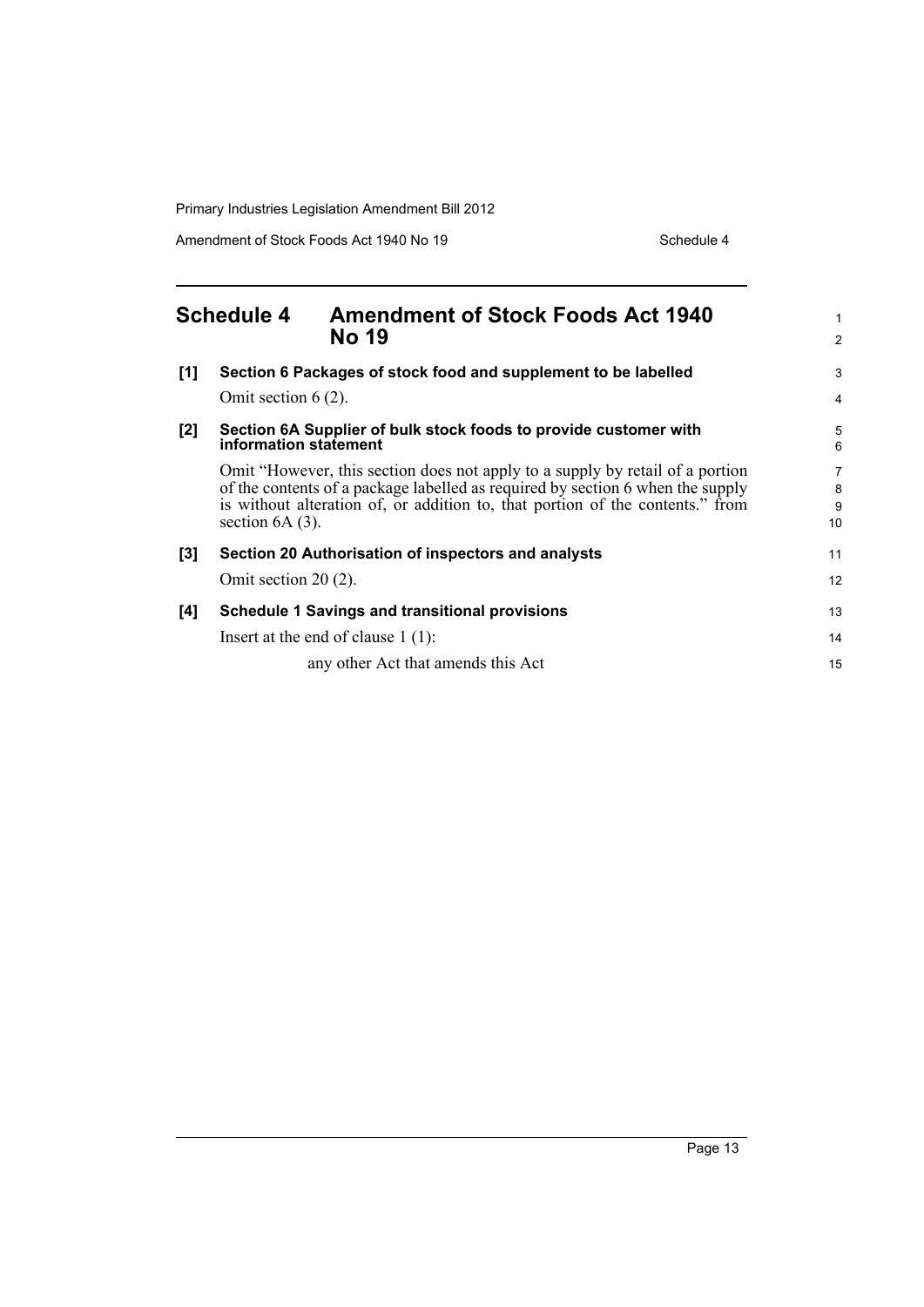## <span id="page-21-0"></span>**Schedule 5 Amendment of Stock Medicines Act 1989 No 182** 2

| [1] |    |                   | <b>Section 3 Definitions</b> |                                                                                                                                           | 3              |
|-----|----|-------------------|------------------------------|-------------------------------------------------------------------------------------------------------------------------------------------|----------------|
|     |    |                   |                              | Omit the definition of <i>stock medicine</i> from section 3 (1). Insert instead:                                                          | 4              |
|     |    |                   |                              | stock medicine—see section 3A.                                                                                                            | 5              |
| [2] |    | <b>Section 3A</b> |                              |                                                                                                                                           | 6              |
|     |    |                   | Insert after section 3:      |                                                                                                                                           | $\overline{7}$ |
|     | 3A |                   |                              | Definition of "stock medicine"                                                                                                            | 8              |
|     |    | (1)               | section.                     | In this Act, <i>stock medicine</i> has the same meaning as veterinary<br>chemical product in the Agvet Code, except as provided by this   | 9<br>10<br>11  |
|     |    | (2)               |                              | <b>Stock medicine</b> also includes a substance or mixture of<br>substances that is:                                                      | 12<br>13       |
|     |    |                   | (a)                          | prepared by a pharmacist in accordance with the<br>instructions of a veterinary practitioner, or                                          | 14<br>15       |
|     |    |                   | (b)                          | prepared by a veterinary practitioner in the course of the<br>practice of his or her profession.                                          | 16<br>17       |
|     |    | (3)               |                              | <b>Stock medicine</b> does not include a veterinary chemical product<br>(within the meaning of that Code) that:                           | 18<br>19       |
|     |    |                   | (a)                          | is represented as being suitable for, or is manufactured,<br>supplied or used for, the external control of ectoparasites<br>of stock, and | 20<br>21<br>22 |
|     |    |                   | (b)                          | is concentrated and requires dilution or mixing in water<br>before use,                                                                   | 23<br>24       |
|     |    |                   |                              | unless it is prescribed by the regulations to be a low-risk<br>veterinary chemical product.                                               | 25<br>26       |
| [3] |    |                   |                              | Section 39E Records to be kept by veterinary practitioners                                                                                | 27             |
|     |    |                   |                              | Insert "registered stock medicine that is a" after "of any" in section 39E (c).                                                           | 28             |
| [4] |    |                   |                              | <b>Section 50 Powers of inspectors</b>                                                                                                    | 29             |
|     |    |                   |                              | Omit "prescribed" from section 50 $(1)$ $(d)$ .                                                                                           | 30             |
| [5] |    |                   |                              | Section 52 Retention and disposal of seized property                                                                                      | 31             |
|     |    |                   |                              | Omit "in the prescribed manner" from section $52(3)(b)$ .                                                                                 | 32             |